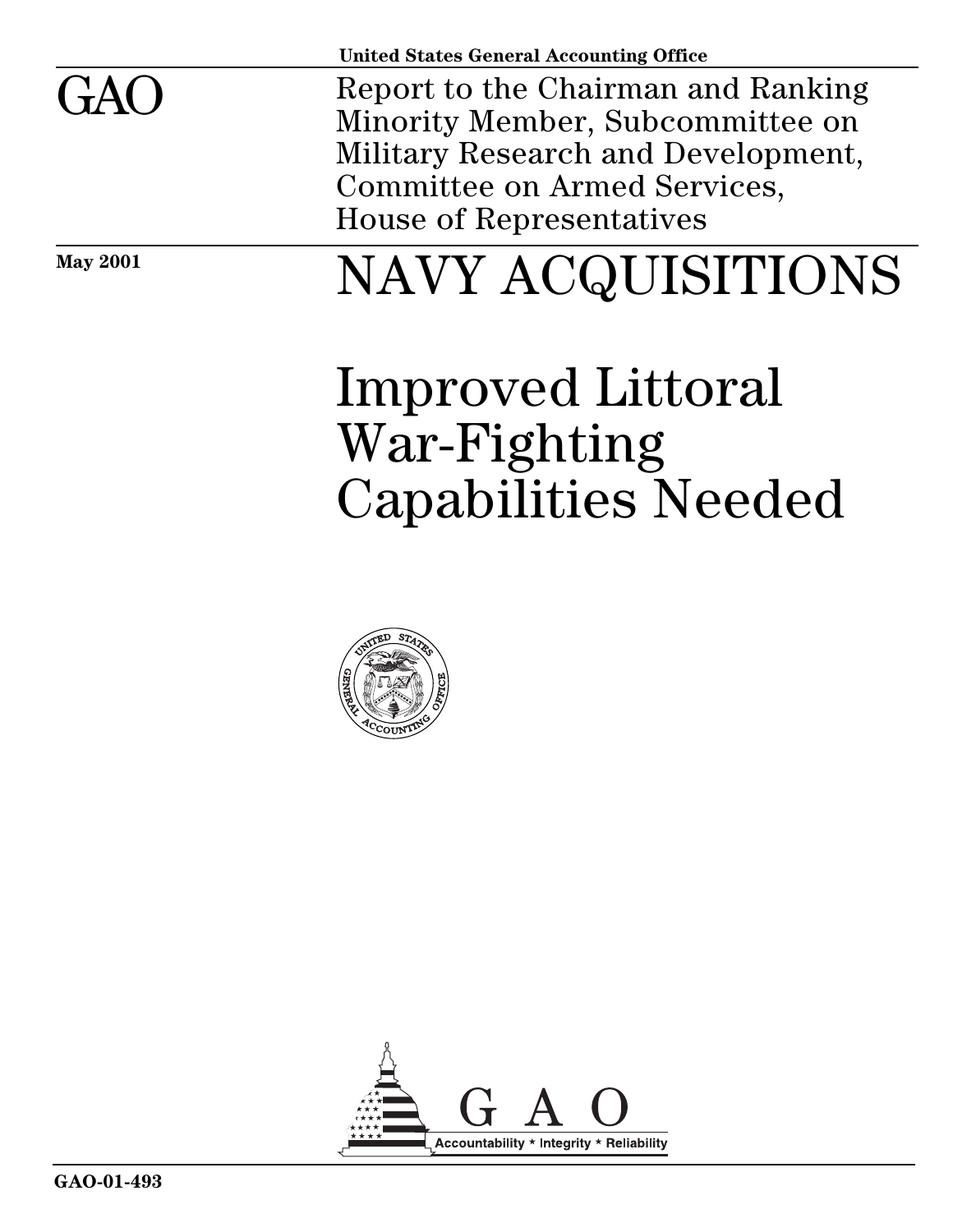# **Contents**

| Letter         |                                                                    |    |
|----------------|--------------------------------------------------------------------|----|
| Appendix I     | <b>Comments From the Department of Defense</b>                     | 29 |
| <b>Figures</b> |                                                                    |    |
|                | Figure 1: Sea Mine Threats by Water Depth                          | 5  |
|                | Figure 2: Sea Mine Damage to the U.S.S. Tripoli in the Gulf War    | 6  |
|                | Figure 3: Techniques Used in Littoral Regions to Detect and Locate |    |
|                | a Diesel Submarine                                                 | 13 |
|                | Figure 4: Naval Surface Fire Support Requirements                  | 20 |
|                |                                                                    |    |

#### **Abbreviations**

| $\rm{DOD}$ | Department of Defense                         |
|------------|-----------------------------------------------|
| DET        | Distributed Explosive Technology              |
| NΜ         | nautical miles                                |
| NSFS       | Naval Surface Fire Support                    |
| SABRE      | <b>Shallow-Water Assault Breaching System</b> |
|            |                                               |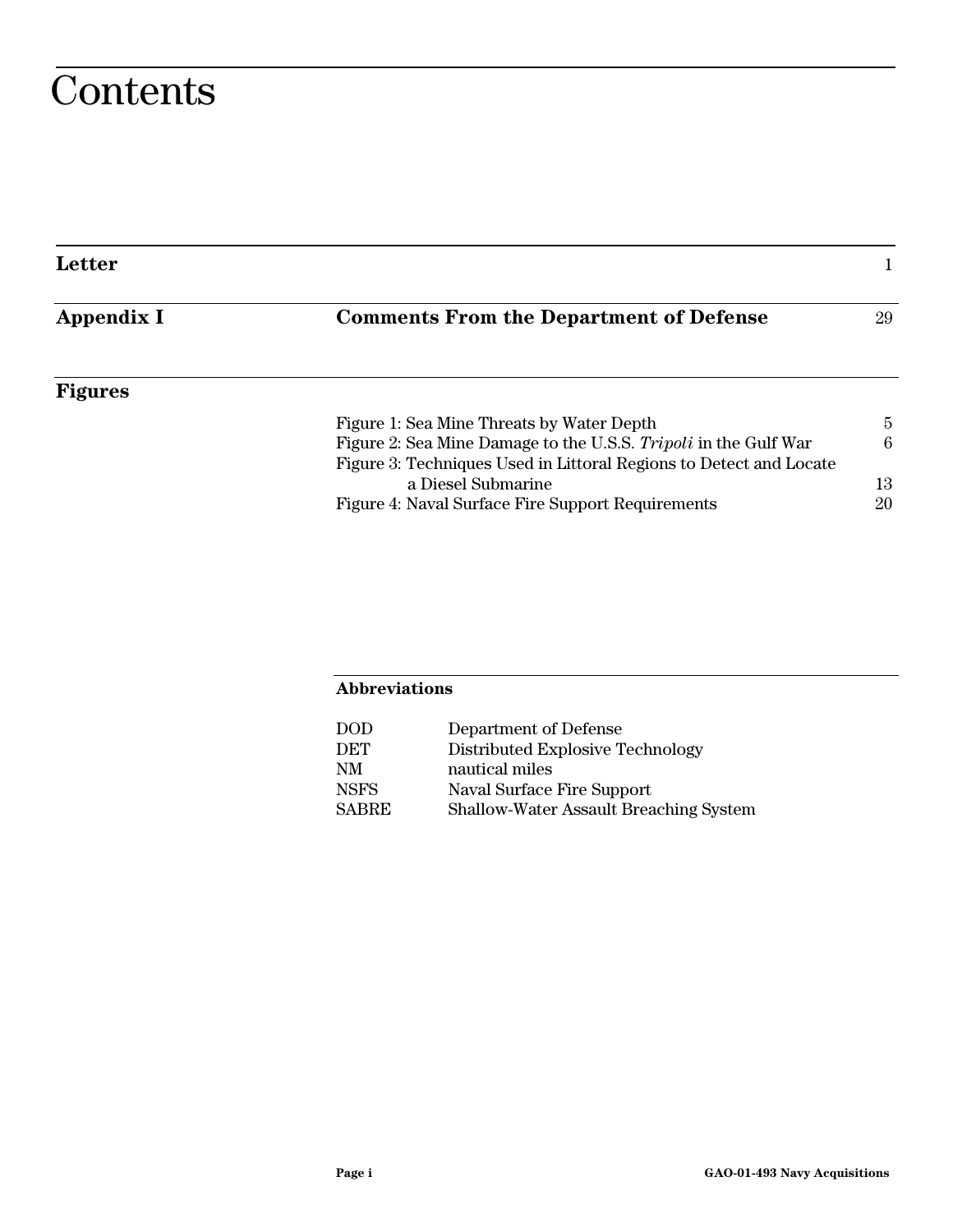

**United States General Accounting Office Washington, DC 20548**

May 18, 2001

The Honorable Duncan Hunter Chairman The Honorable Marty Meehan Ranking Minority Member Subcommittee on Military Research and Development Committee on Armed Services House of Representatives

According to the Department of the Navy, the primary purpose of forwarddeployed naval forces is to project power from the sea to influence events ashore.<sup>1</sup> To be successful, our naval forces must be able to gain access to, and operate in the littoral<sup>2</sup> regions of, potential adversaries. Consequently, they must be able to detect and neutralize enemy sea mines and submarines, and to protect themselves against cruise missiles and other antiship weapons. Finally, they must be able to launch and support offensive operations against enemy forces ashore. In this context, the Navy has as one of its missions the support of the Marine Corps as it conducts amphibious operations. We have reported on the extent of these capabilities in several individual reports over the last 6 years.<sup>3</sup> This report responds to your request that we update and consolidate the assessments contained in these reports and provide an overall assessment of the Navy's capabilities to operate in the littoral. Specifically, we assessed the Navy's existing mine countermeasures, antisubmarine warfare, ship self-defense,

 $\frac{1}{1}$ See *Forward From the Sea* (Mar. 1997).

 $\rm ^2$ According to the Navy, the term "littoral" as it applies to naval operations, is not restricted to the limited oceanographic definition, i.e., the world's coastal regions but includes that portion of the world's land masses adjacent to oceans within direct control of, and vulnerable to, the striking power of sea-based forces.

<sup>3</sup> See *Naval Surface Fire Support: Navy's Near-Term Plan Is Not Based on Sufficient Analysis* [\(GAO/NSIAD-95-160, M](http://www.gao.gov/cgi-bin/getrpt?GAO/NSIAD-95-160)ay 19, 1995*); Navy Mine Warfare: Plans to Improve Countermeasures Capabilities Unclear (*[GAO/NSIAD-98-135, J](http://www.gao.gov/cgi-bin/getrpt?GAO/NSIAD-98-135)une 10, 1998); *Defense Acquisitions: Naval Surface Fire Support Program Plans and Costs* [\(GAO/NSIAD-99-91,](http://www.gao.gov/cgi-bin/getrpt?GAO/NSIAD-99-91) June 11, 1999); *Defense Acquisitions: Evaluation of the Navy's Anti-Submarine Warfare Assessment* [\(GAO/NSIAD-99-85, J](http://www.gao.gov/cgi-bin/getrpt?GAO/NSIAD-99-85)uly 12, 1999); *Defense Acquisitions: Evaluation of the Navy's 1999 Naval Fire Support Assessment (*[GAO/NSIAD-99-225, Se](http://www.gao.gov/cgi-bin/getrpt?GAO/NSIAD-99-225)pt. 14, 1999); and *Defense Acquisitions: Comprehensive Strategy Needed to Improve Ship Cruise Missile Defense (*[GAO/NSIAD-00-149, Ju](http://www.gao.gov/cgi-bin/getrpt?GAO/NSIAD-00-149)ly 11, 2000).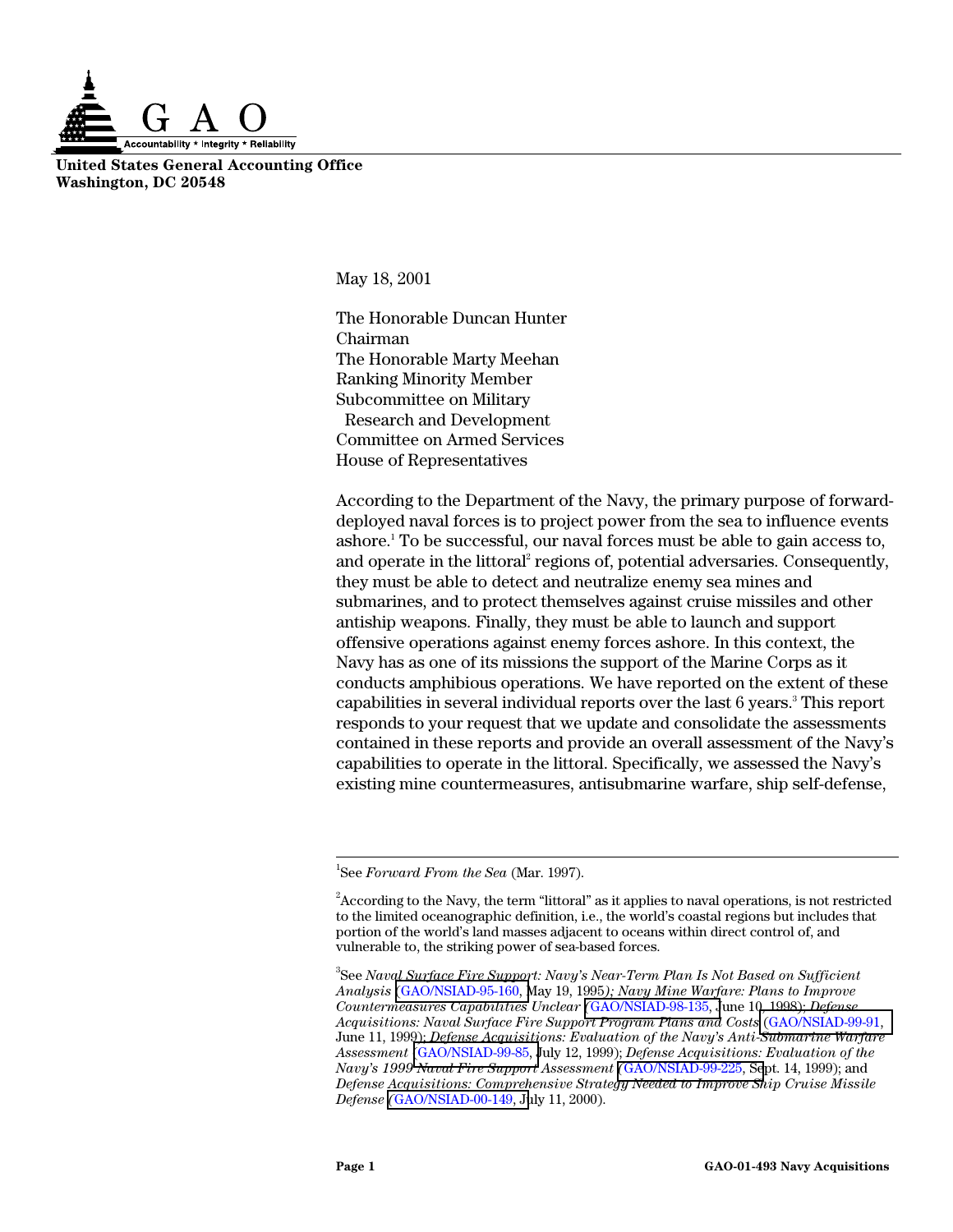|                         | and surface fire support capabilities, and the progress of the acquisition<br>programs the Navy is pursuing to address shortfalls in these areas.                                                                                                                                                                                                                                                                                                                                                                                                                                                                                                                                                                                                                                                                                                        |
|-------------------------|----------------------------------------------------------------------------------------------------------------------------------------------------------------------------------------------------------------------------------------------------------------------------------------------------------------------------------------------------------------------------------------------------------------------------------------------------------------------------------------------------------------------------------------------------------------------------------------------------------------------------------------------------------------------------------------------------------------------------------------------------------------------------------------------------------------------------------------------------------|
| <b>Results in Brief</b> | The Navy has acknowledged that it currently lacks a number of key war-<br>fighting capabilities it needs for operations in littoral environs. For<br>example, it does not have a means for effectively breaching enemy sea<br>mines in the surf zone <sup>4</sup> ; detecting and neutralizing enemy submarines in<br>shallow water; defending its ships against cruise missiles; or providing<br>adequate fire support for Marine Corps amphibious landings and combat<br>operations ashore. The current lack of capability in these areas increases<br>the risk to our naval forces and could limit their use in future conflicts.                                                                                                                                                                                                                     |
|                         | The Navy has had acquisition programs under way to improve its<br>capabilities in each of these areas for many years, but progress has been<br>slow. Unless current efforts can be accelerated or alternatives developed,<br>it will be another 10 to 20 years before the Navy and the Marine Corps will<br>have the capabilities needed to successfully execute littoral warfare<br>operations against competent enemy forces.                                                                                                                                                                                                                                                                                                                                                                                                                          |
|                         | This report contains two matters for congressional consideration that are<br>intended to increase management attention given to mine<br>countermeasures and antisubmarine warfare programs. It also<br>recommends that the Secretary of Defense direct the Navy to develop a<br>more comprehensive mine countermeasures plan that (1) identifies and<br>address shortfalls and limitations in mine countermeasures capabilities in<br>the littoral—particularly shortfalls and limitations in breaching and<br>clearing minefields very close to the shore; $(2)$ identifies the mix of mine<br>warfare capabilities and systems that the Navy intends to field in the<br>future; and (3) identifies the types, quantities, and schedules of systems to<br>be acquired and the resources that will be required to develop, procure,<br>and sustain them. |
|                         | In written comments on this report, the Department of Defense agreed<br>that it provides an accurate assessment of the Navy's mine<br>countermeasures, antisubmarine warfare, naval surface fire support, and<br>ship cruise missile defense capabilities. The Department also agreed with                                                                                                                                                                                                                                                                                                                                                                                                                                                                                                                                                               |
|                         |                                                                                                                                                                                                                                                                                                                                                                                                                                                                                                                                                                                                                                                                                                                                                                                                                                                          |

 <sup>4</sup>  ${\rm ^4 Surf}$  zone is defined as waters less than 10 feet in depth to the beach. The hostile surf zone may contain anti-invasion mines, controlled mines, buried mines, and other obstacles. (See. fig. 1.)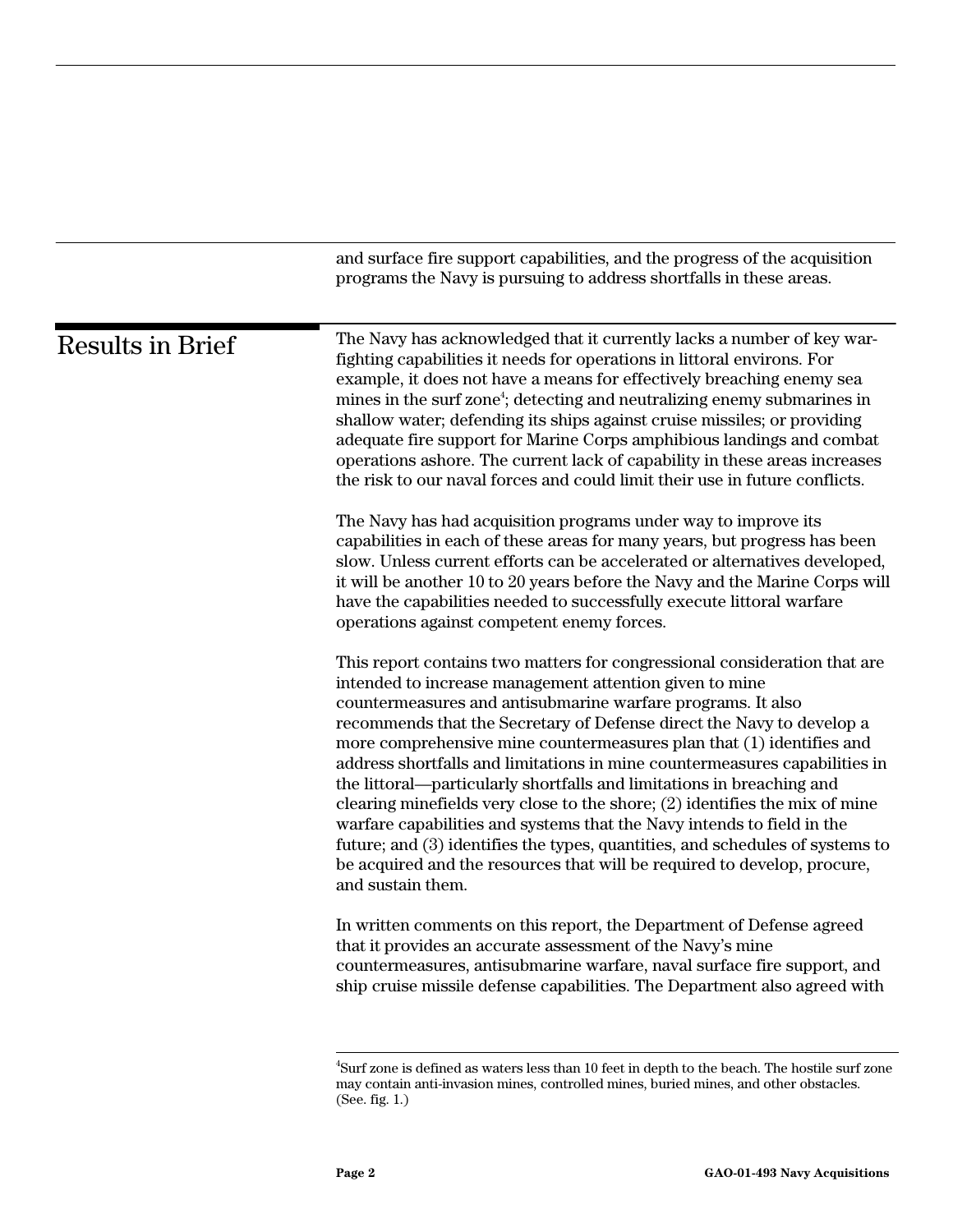our recommendation for the Navy to more explicitly identify shortfalls and limitations in mine countermeasures capabilities in the littoral. The Department took issue with our statements related to a force structure decision on mine warfare programs and to programmatic priorities for mine warfare and antisubmarine mission areas. The Department's position and our response are presented in the Agency Comments section of this report.

## Mine Countermeasures

Sea mines threaten the Navy's ability to conduct amphibious landings and logistical support operations. The Navy's current forces of specialized ships, helicopters, and other assets that have been developed for and  $\rm{dedicated}^{\rm{s}}$  to  $\rm{detecting}$  and neutralizing enemy sea mines are not effectively capable of breaching and clearing mines in very shallow water near the shore. This capability is required to assure access to beachlanding sites by combat and support forces. The Navy has had two systems in development since 1993 to address this shortfall. However, their development is currently on hold because the Navy and the Marine Corps are concerned about their operation, safety, and reliability. Since the dedicated mine countermeasures forces are not normally deployed with the ships that make up the carrier battle and amphibious ready groups, the Navy is developing organic<sup>6</sup> mine countermeasures capabilities—that is, systems that are on and deployed with ships, helicopters and submarines, in the carrier battle and amphibious ready groups. Seven new organic systems are in development, and initial units are expected to begin entering the fleet in 2005. Although it has developed and maintains an updated Mine Warfare Plan, the Navy has not decided on a mix of organic and dedicated platforms (ships and aircraft) and systems that will make up its future mine countermeasures force structure. A decision is needed to determine the types and quantities of systems to be procured, help set priorities among systems, and determine the level of resources required

<sup>-&</sup>lt;br>5  $\rm^{5}$ Dedicated mine warfare forces consist of the surface, airborne, and explosive ordnance disposal forces that are linked, supported, and controlled from a dedicated mine warfare control ship or mobile command facility. They are based in the continental United States or at forward locations, operating independently or in direct support of a carrier battle group or amphibious ready group.

 $^6$ Organic mine warfare forces are defined as mine warfare-capable forces, systems, and capabilities that are resident in and deployed with a carrier battle group or amphibious ready group. Organic mine countermeasures systems consist of integrated sensors and weapons that are part of the combat systems of ships, submarines, and helicopters. An organic capability means that a carrier battle or amphibious ready group can undertake limited mine countermeasures missions as a core competency.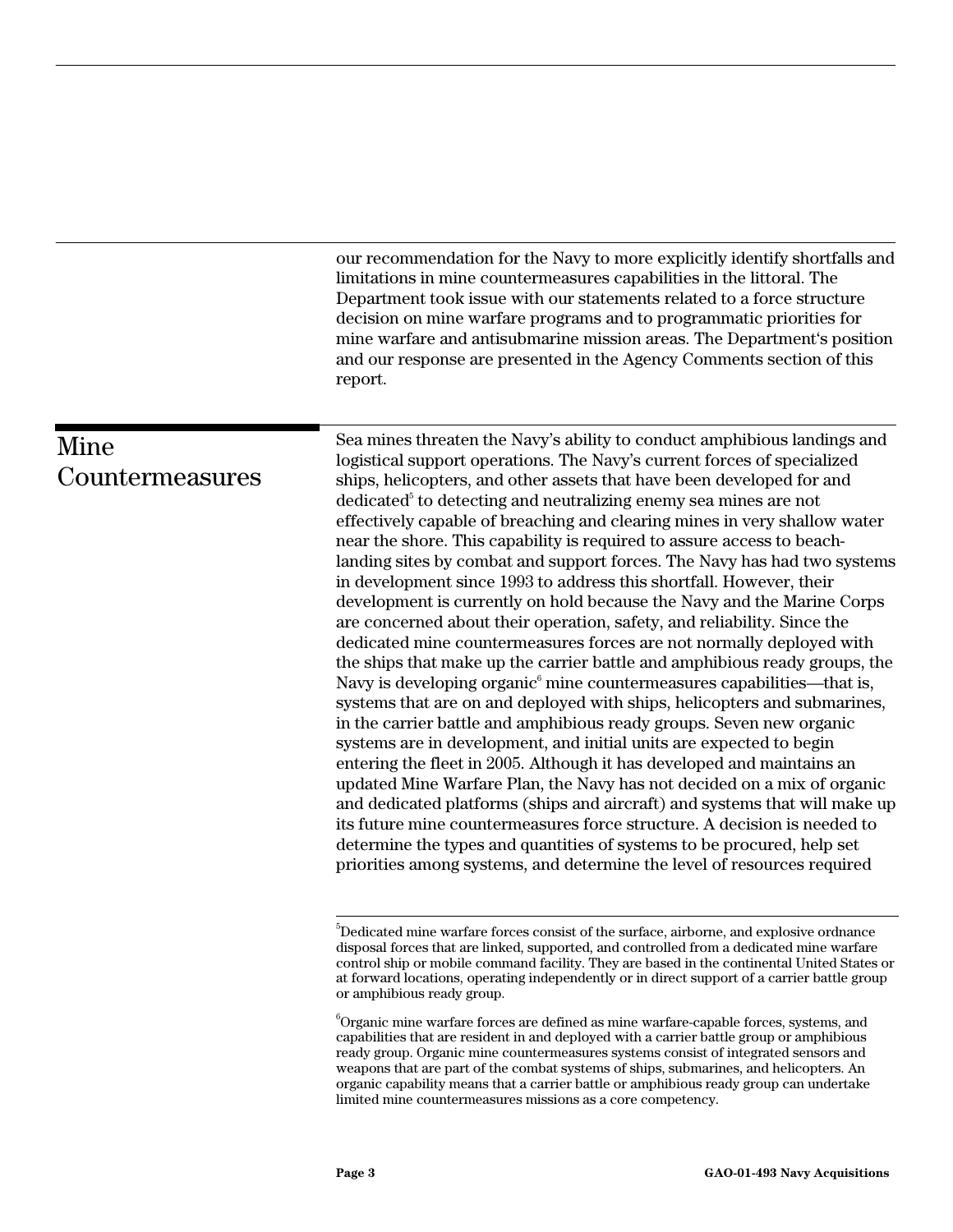for their development, procurement, and sustainment. A congressionally mandated certification of the Navy's Mine Warfare Plan by the Secretary of Defense has enhanced the importance of mine countermeasures programs within the Department of Defense (DOD) and the Navy. However, as currently constructed, the certification requirement does not require the Navy to report year-to-year progress toward achieving improved capabilities.

#### Background

Enemy sea mines have been responsible for 14 of the 19 Navy ships destroyed or damaged since 1950. Some countries are continuing to develop and proliferate mines that are increasingly more difficult to detect and neutralize. To appreciate the complexity of the mine countermeasures warfare task, it is important to understand the environment in which mine warfare operations take place. Figure 1 illustrates the five water depths of the undersea battlespace and the types of mines found at those depths.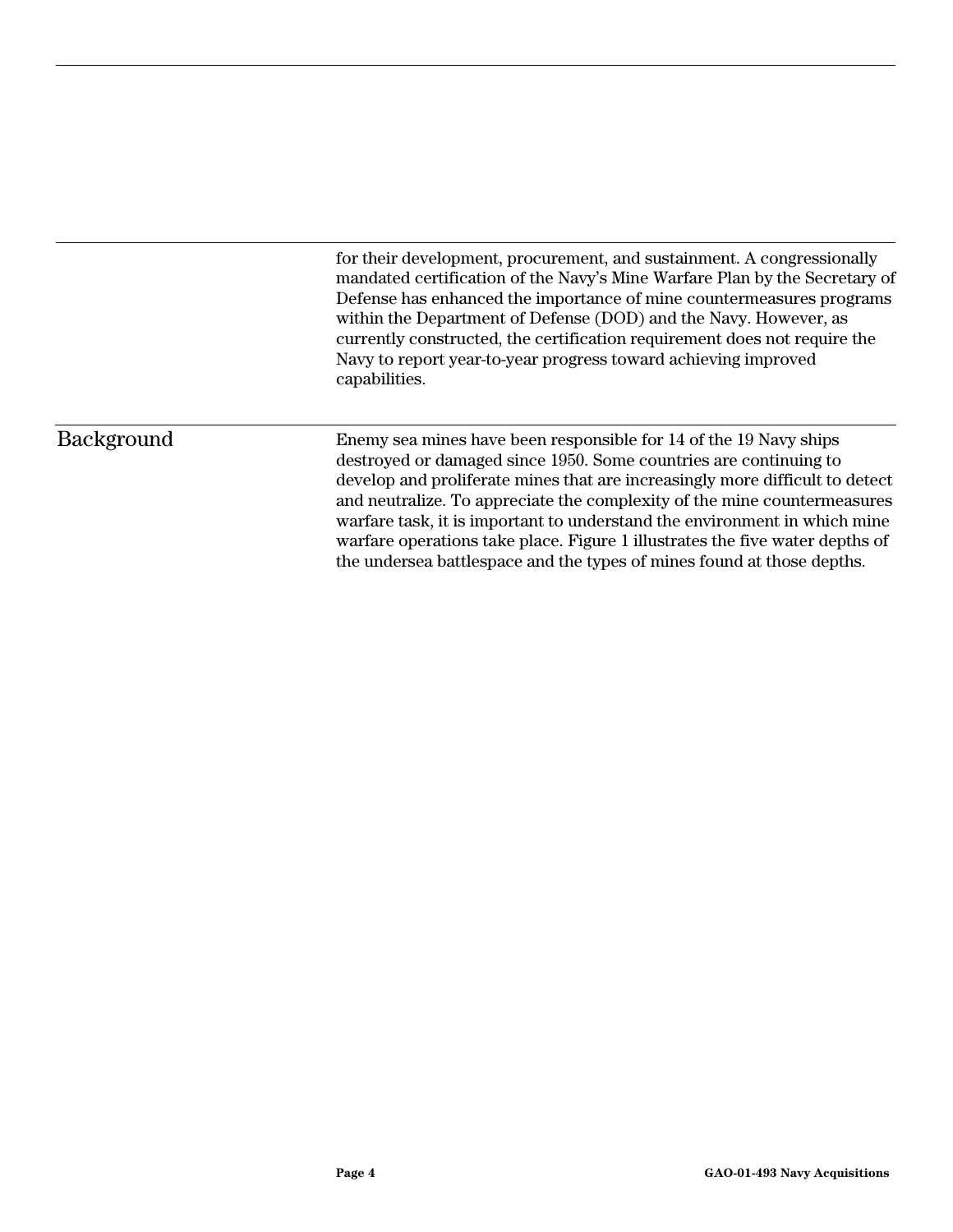<span id="page-6-0"></span>**Figure 1: Sea Mine Threats by Water Depth**



Source: GAO reproduction of Navy graphic.

During the Gulf War, two Navy ships—the U.S.S*. Princeton* and the U.S.S. *Tripoli*— were severely damaged and seven sailors injured by sea mines. Figure 2 shows the damage 10 feet below the waterline from an Iraqi sea mine to the U.S.S. *Tripoli* in the Persian Gulf on February 18, 1991.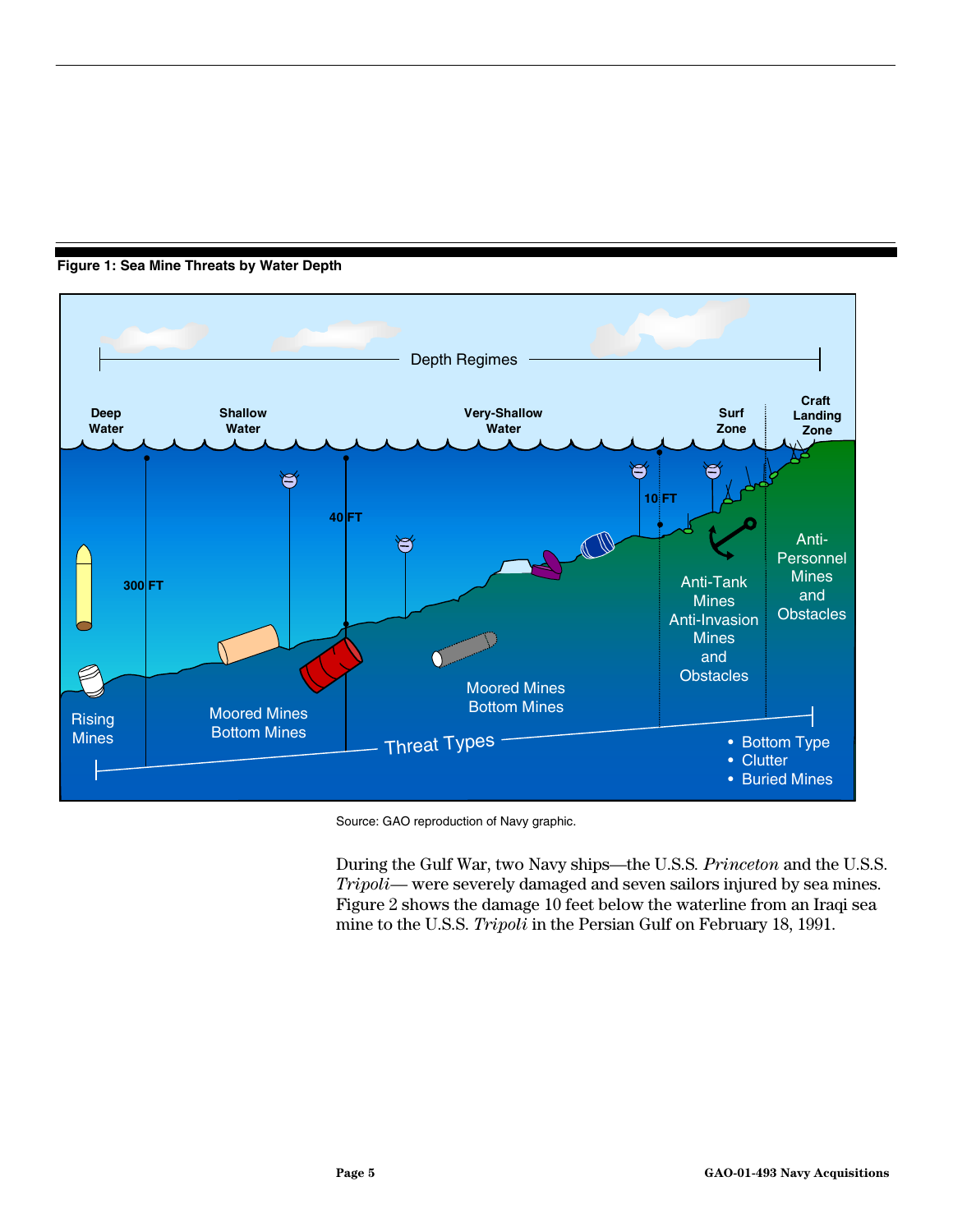<span id="page-7-0"></span>**Figure 2: Sea Mine Damage to the U.S.S.** *Tripoli* **in the Gulf War**



Source: DOD.

The Navy's existing specialized mine warfare forces, known as dedicated mine warfare forces, consist of 12 coastal mine-hunting ships and 14 mine countermeasures ships, 1 command and support ship, 20 mine-hunting and mine-clearing helicopters, 15 explosive ordnance disposal detachments, a very shallow water detachment, and marine mammal detachments.<sup>7</sup> According to the Navy, the coastal minehunting ships and mine countermeasures ships of the dedicated forces lack the speed and endurance needed to accompany carrier battle groups and amphibious ready groups on overseas deployments. Because of this shortcoming, the Navy is developing organic mine countermeasures systems for carrier

<sup>-&</sup>lt;br>7  $\sqrt{7}$ Marine mammal detachments consist of specially trained bottlenose dolphins and sea lions for mine detection and neutralization, swimmer defense, and the recovery of exercise mines and torpedoes.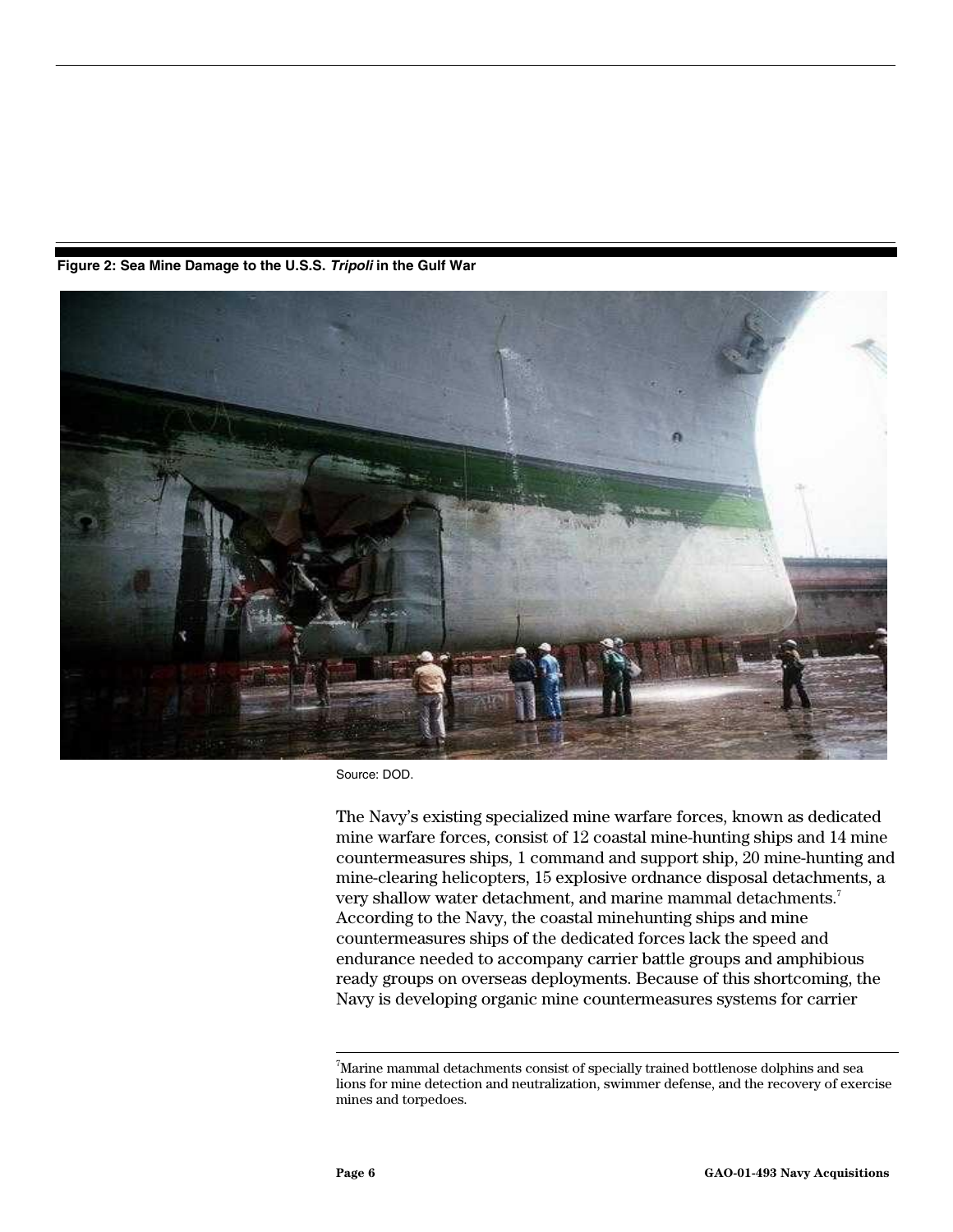battle and amphibious ready groups. Organic systems would allow naval forces to counter sea mines without having to wait for the dedicated mine countermeasure forces to arrive. However, even if organic systems prove effective, the Navy still intends to retain some of its dedicated mine  $\rm{countermeasures}$  force for larger-scale mine hunting $\rm^s$  and  $\rm{sweeping}^s$ operations, such as those conducted after the Gulf War.

Almost a decade ago, the Congress expressed concerns that the Navy had failed to sufficiently emphasize mine countermeasures in its research and development program and noted the relatively limited funding allocation to those efforts. To support a continuing emphasis on developing the desired mine countermeasures, the Congress added an annual certification requirement in the National Defense Authorization Act for Fiscal Years 1992 and 1993. This legislation, and subsequent extensions, provides for the transfer of primary responsibility for developing and testing mine countermeasures systems from the Navy to an office within  $DOD<sup>10</sup>$  unless the Secretary of Defense certifies that certain conditions are met each year. Specifically, the Secretary of Defense could waive this transfer of responsibility by certifying that the Secretary of the Navy, in consultation with the Chief of Naval Operations and the Commandant of the Marine Corps, had submitted an updated mine countermeasures master plan and provided sufficient resources for executing the updated plan. The legislation also requires the Chairman of the Joint Chiefs of Staff's assessment of whether the Navy had programmed sufficient resources to execute the plan. The Secretary of Defense has certified the Navy's mine warfare plan each year since the requirement was enacted. Unless the Congress extends the certification requirement, it will expire at the end of fiscal year 2003.

<sup>10</sup>The National Defense Authorization Act for Fiscal Years 1992 and 1993 provided for transferring responsibility to the Director, Defense Research and Engineering. The National Defense Authorization Act for Fiscal Year 1996 provided for transferring responsibility to the Under Secretary of Defense for Acquisition and Technology.

 <sup>8</sup>  $\mu^{\text{S}}$ "Mine hunting" is the employment of sensor and neutralization systems—whether air, surface, or subsurface—to locate and dispose of individual mines.

 $^{94}$ Minesweeping" is a technique of clearing mines using either mechanical, explosive, or influence sweep equipment. Mechanical sweeping removes, disturbs, or otherwise neutralizes the mine; explosive sweeping causes sympathetic detonations (detonating another charge nearby) in the mine, damages the mine, or displaces the mine; and influence sweeping produces either the acoustic and/or magnetic influence (simulating the energy field generated by a passing ship) required to detonate the mine.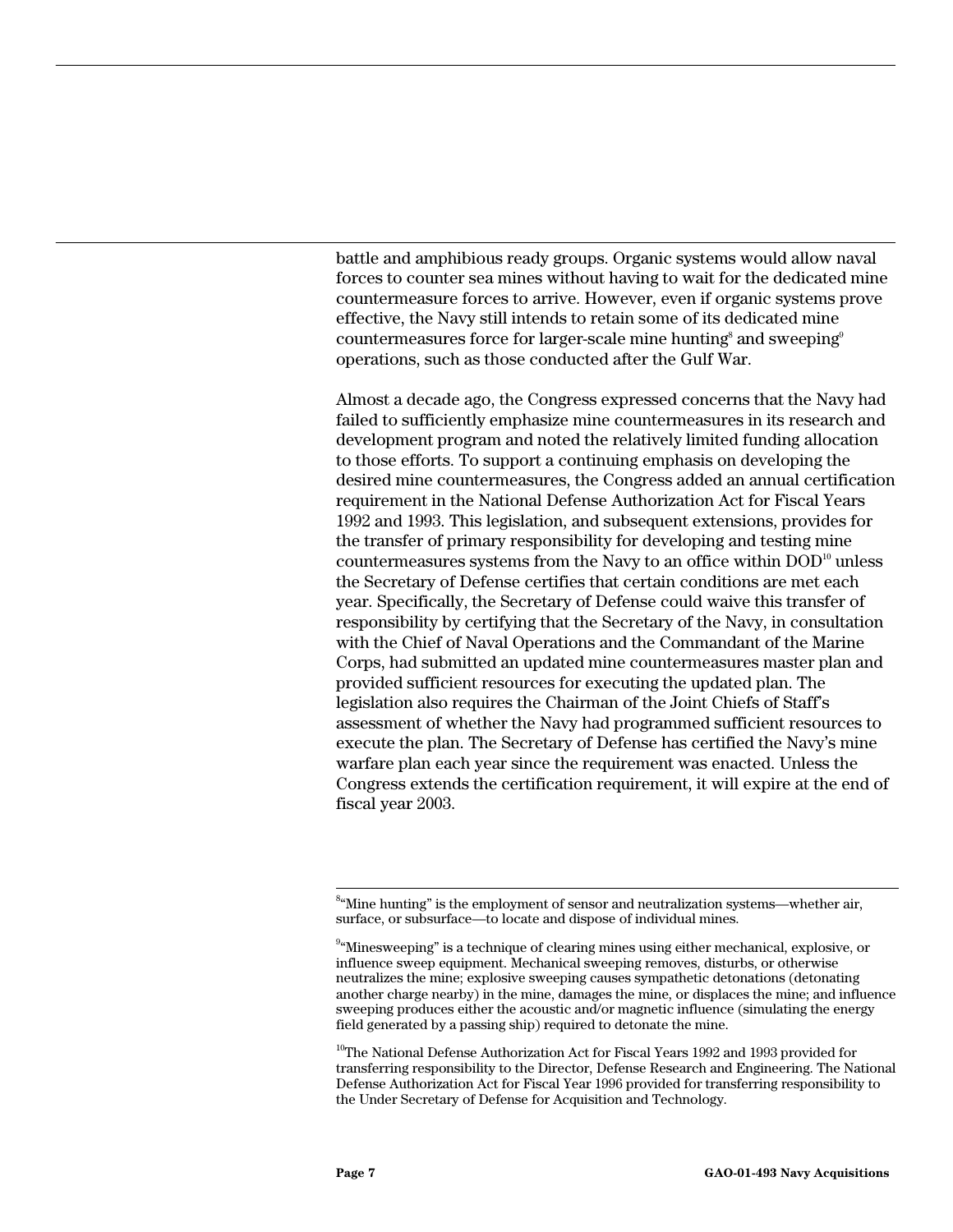| <b>Previous GAO Findings</b>                                              | In June 1998, we reported that the Navy had spent \$1.2 billion since 1992<br>on research and development to improve the capabilities of mine<br>countermeasures systems, but none of them were ready for production.<br>Included in these developments were the Distributed Explosive<br>Technology (DET) <sup>11</sup> and Shallow-Water Assault Breaching System<br>(SABRE), which are intended to provide the Navy a near/mid-term (2001<br>to 2010) breaching and clearing capability in the surf zone.                                                         |  |  |
|---------------------------------------------------------------------------|----------------------------------------------------------------------------------------------------------------------------------------------------------------------------------------------------------------------------------------------------------------------------------------------------------------------------------------------------------------------------------------------------------------------------------------------------------------------------------------------------------------------------------------------------------------------|--|--|
|                                                                           | We recommended that the Secretary of Defense, in conjunction with the<br>Chairman, Joint Chiefs of Staff, and the Secretary of the Navy, make a<br>determination on the mix of the Navy's future mine countermeasure forces<br>and commit the funding deemed necessary for developing and sustaining<br>these capabilities. In addition, we recommended that the Secretary of<br>Defense direct the Secretary of the Navy to sustain the dedicated mine<br>countermeasures forces until the Navy had demonstrated and fielded<br>effective new organic capabilities. |  |  |
|                                                                           | Finally, we reported that while the congressionally mandated certification<br>process increased the visibility of mine countermeasures requirements<br>within DOD and the Navy, it did not address the adequacy of overall<br>resources for this mission, nor contain any measures against which the<br>Navy's progress in enhancing its mine countermeasures capabilities could<br>be evaluated.                                                                                                                                                                    |  |  |
|                                                                           | DOD partially concurred with our recommendations and said it had<br>directed the Navy to ensure that current and future mine warfare<br>programs are adequately funded. DOD also said that two studies were in<br>progress to assess the cost and effectiveness of various mixes of dedicated<br>and organic mine countermeasures forces.                                                                                                                                                                                                                            |  |  |
| Progress in Developing<br>Organic Mine<br>Countermeasures<br>Capabilities | The Navy has invested in seven organic systems designed to provide<br>carrier battle groups and amphibious ready groups with mine detection<br>and limited clearing capabilities. These include two helicopter-towed<br>systems (one that uses sonar for mine hunting and another that uses<br>acoustic and magnetic technologies for mine sweeping); a laser system for<br>helicopters to use in detecting, classifying, and localizing floating and                                                                                                                |  |  |

 $11$ DET is a rocket-launched device consisting of a 180-square-foot explosive net (constructed of detonating cord) detonated by a fuze and designed to destroy sea-based mines in water depths of 3 feet to the shore.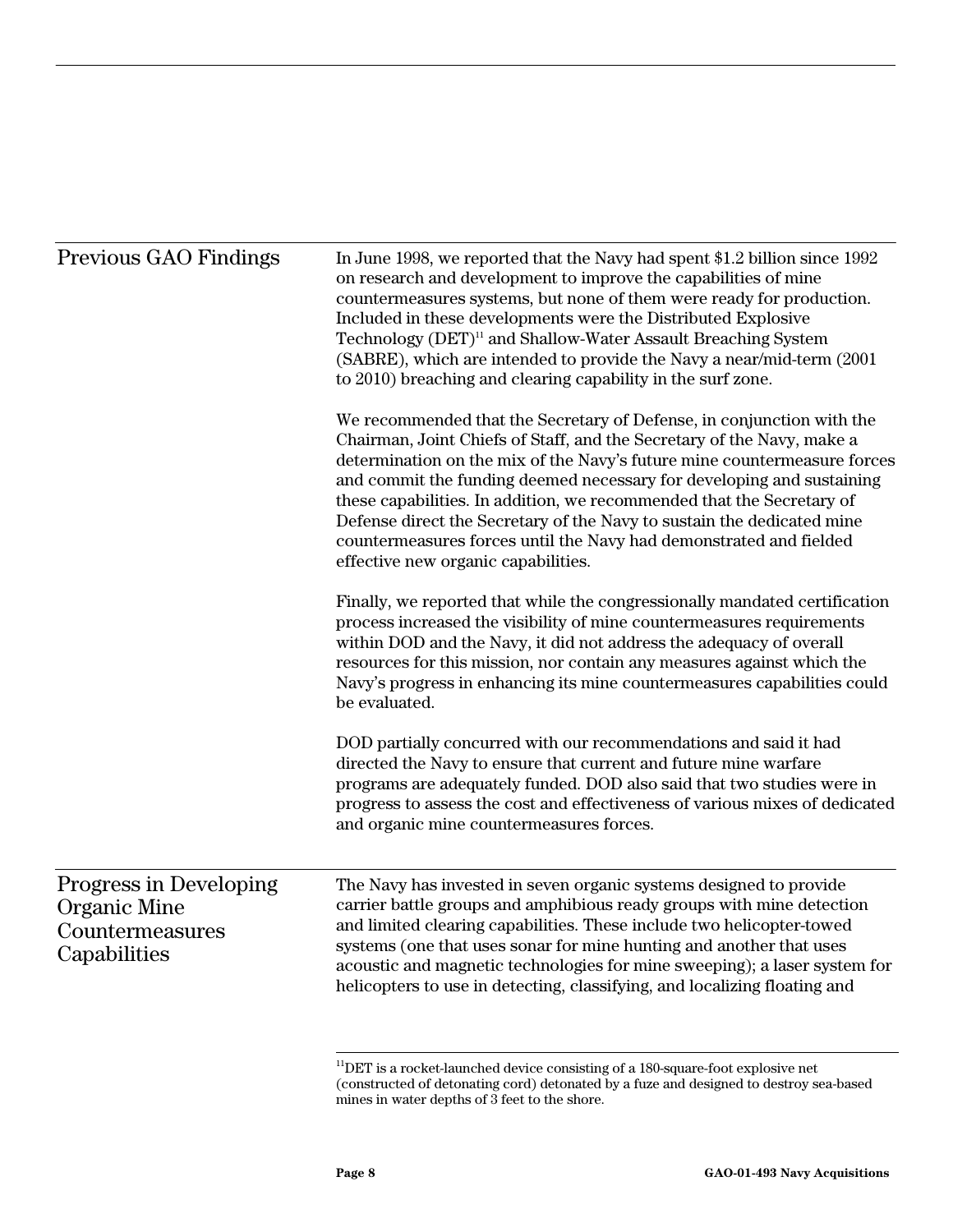near-surface mines; an expendable device deployed by helicopters to explode certain types of mines; a helicopter-mounted modified gun to destroy mines; and two types of unmanned sea vehicles to conduct mine reconnaissance. The Navy expects the first units of these systems to reach the fleet in 2005. Additionally, the Navy has begun or made progress on a number of other initiatives to improve mine countermeasures capabilities as shown in the following examples:

- In September 1998, the Navy began undertaking a new effort—known as the Fleet Engagement Strategy—that is intended to facilitate the introduction of organic mine countermeasures capabilities and educate the naval services about the emphasis the Navy is placing on achieving proficiency in fleetwide mine warfare. Among other things, the effort seeks to (1) increase the number of sailors attending classroom and waterfront mine warfare training, (2) increase the participation of the dedicated mine countermeasures forces in fleet exercises and battle experiments, (3) develop mine warfare doctrine and tactics, and (4) promote the fleet's acceptance of the need to strengthen mine warfare capabilities. The Navy has made some progress in these areas. For example, the Mine Warfare Training Center in Corpus Christi, Texas, experienced an almost 40-percent increase in the number of students completing the basic mineman school from fiscal year 1998 to fiscal year 1999 and a 35-percent increase from fiscal year 1999 to fiscal year 2000.
- The Naval Oceanographic Office has focused its efforts on mapping and documenting the condition of the ocean bottom along traditional sea lanes (travel routes) to provide forces with information critical to conducting mine countermeasures operations. The Office has also begun providing real-time ocean bottom mapping support during fleet training exercises and experiments.
- The Commander of the Surface Warfare Development Group has continued implementing a mine warfare readiness and effectiveness measurement program, which was started in 1995. The program is designed to provide the Navy with a coordinated assessment of the effectiveness of its mine countermeasures systems in a tactical environment. A database containing information gathered from the program's exercises, though still under development, has already identified needed changes and improvements in systems and techniques.
- In 1999, the Navy approved a new process to focus the Office of Naval Research's science and technology research resources on programs that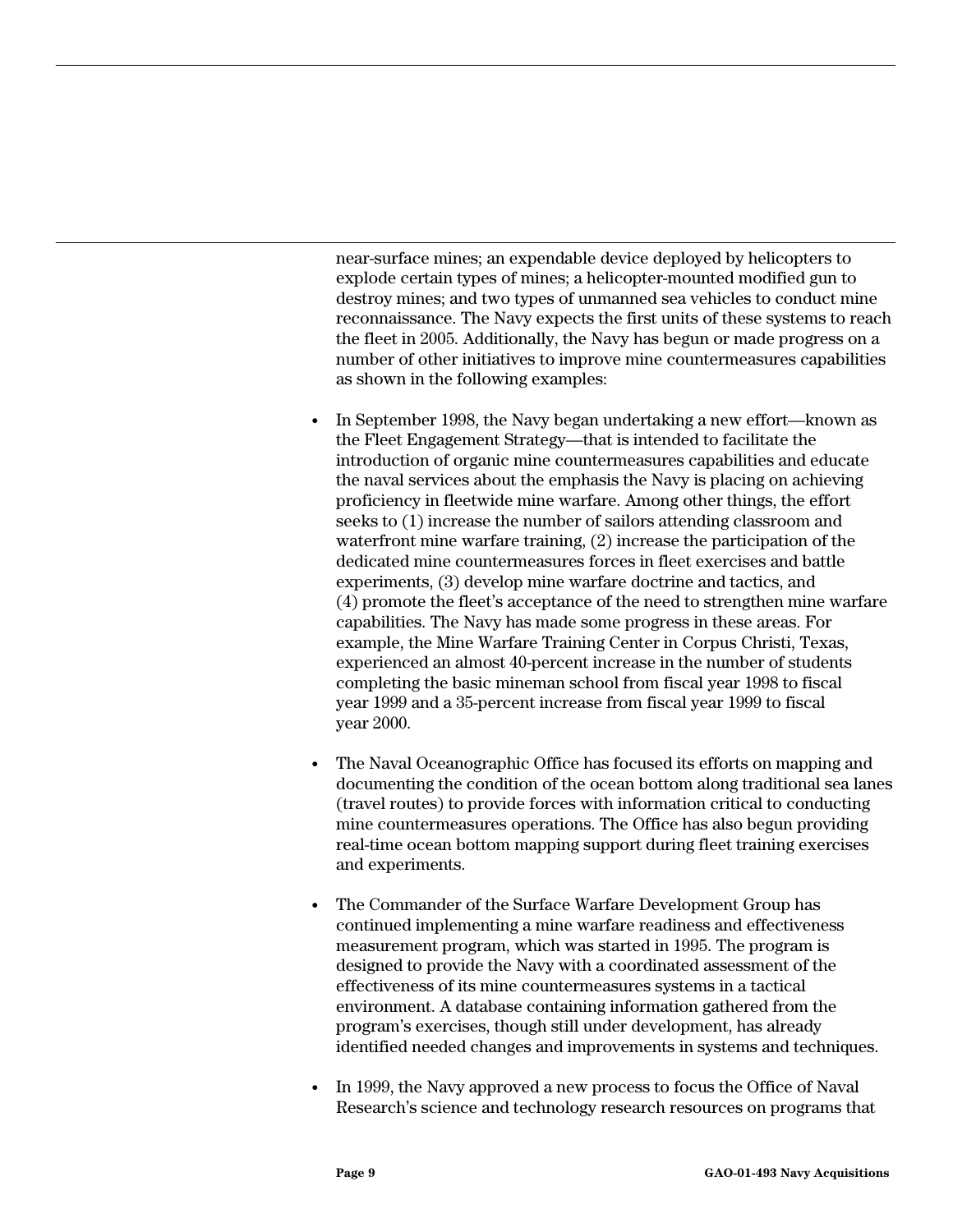| respond to 12 desired future naval capabilities, including organic mine<br>countermeasures. The Navy said that its technology investments in organic<br>mine countermeasures will focus on unmanned underwater vehicles for<br>clandestine mine reconnaissance and precision-guided munitions for<br>stand-off breaching of beach mines and obstacles. Other areas of<br>technology investment will include the fusion of sensor data into a<br>common tactical picture, unmanned aerial vehicle sensors for rapid beach<br>reconnaissance, and buried mine detection sensors. According to budget<br>plans, the Navy expects to spend about \$394 million on these activities<br>from fiscal year 2002 through fiscal year 2007.                                                                                                                                                                                                                                                                                                                         |
|-----------------------------------------------------------------------------------------------------------------------------------------------------------------------------------------------------------------------------------------------------------------------------------------------------------------------------------------------------------------------------------------------------------------------------------------------------------------------------------------------------------------------------------------------------------------------------------------------------------------------------------------------------------------------------------------------------------------------------------------------------------------------------------------------------------------------------------------------------------------------------------------------------------------------------------------------------------------------------------------------------------------------------------------------------------|
| Although the Navy has made progress in advancing its overall mine<br>countermeasures capabilities, some of the shortcomings we discussed in<br>our last report remain. For example, the Navy has still not fielded a mine<br>breaching and clearing capability for the surf zone. That capability is<br>needed to enable the safe landing of combat and support forces. The Navy<br>has not made a decision on the size and composition of its future mine<br>countermeasures force structure. Without such a decision, the Navy<br>cannot properly develop comprehensive requirements or plan the<br>acquisition of future mine countermeasures platforms and systems. The<br>annual certification of the Navy's Mine Warfare Plan by the Secretary of<br>Defense has increased the visibility of mine countermeasures programs<br>within DOD. However, it does not address the priorities among the various<br>development programs or the development of measures to gauge the<br>Navy's year-to-year progress toward achieving improved capabilities. |
| The area from the very shallow water zone through the craft landing zone<br>(from 40 feet of water depth to the beach) presents the most difficult<br>environmental challenge for detecting mines and exposes mine<br>countermeasures forces to hostile action (see fig. 1). Nevertheless, the<br>Navy's ability to land forces to clear open a path through an area<br>containing mines and obstacles is critical to the Marine Corps' ability to<br>conduct amphibious assaults, when avoidance is not feasible. Until the<br>Navy develops a reliable breaching capability, anti-landing and surf zone<br>mines will continue to limit its ability to conduct amphibious landings and<br>follow-on logistical support operations.<br>The Navy's DET and SABRE development systems are intended to provide<br>a mine breaching and clearing capability. However, SABRE fuze failures<br>and concerns about operational limitations, safety, and reliability have<br>caused the Navy to temporarily suspend the development of these systems             |
|                                                                                                                                                                                                                                                                                                                                                                                                                                                                                                                                                                                                                                                                                                                                                                                                                                                                                                                                                                                                                                                           |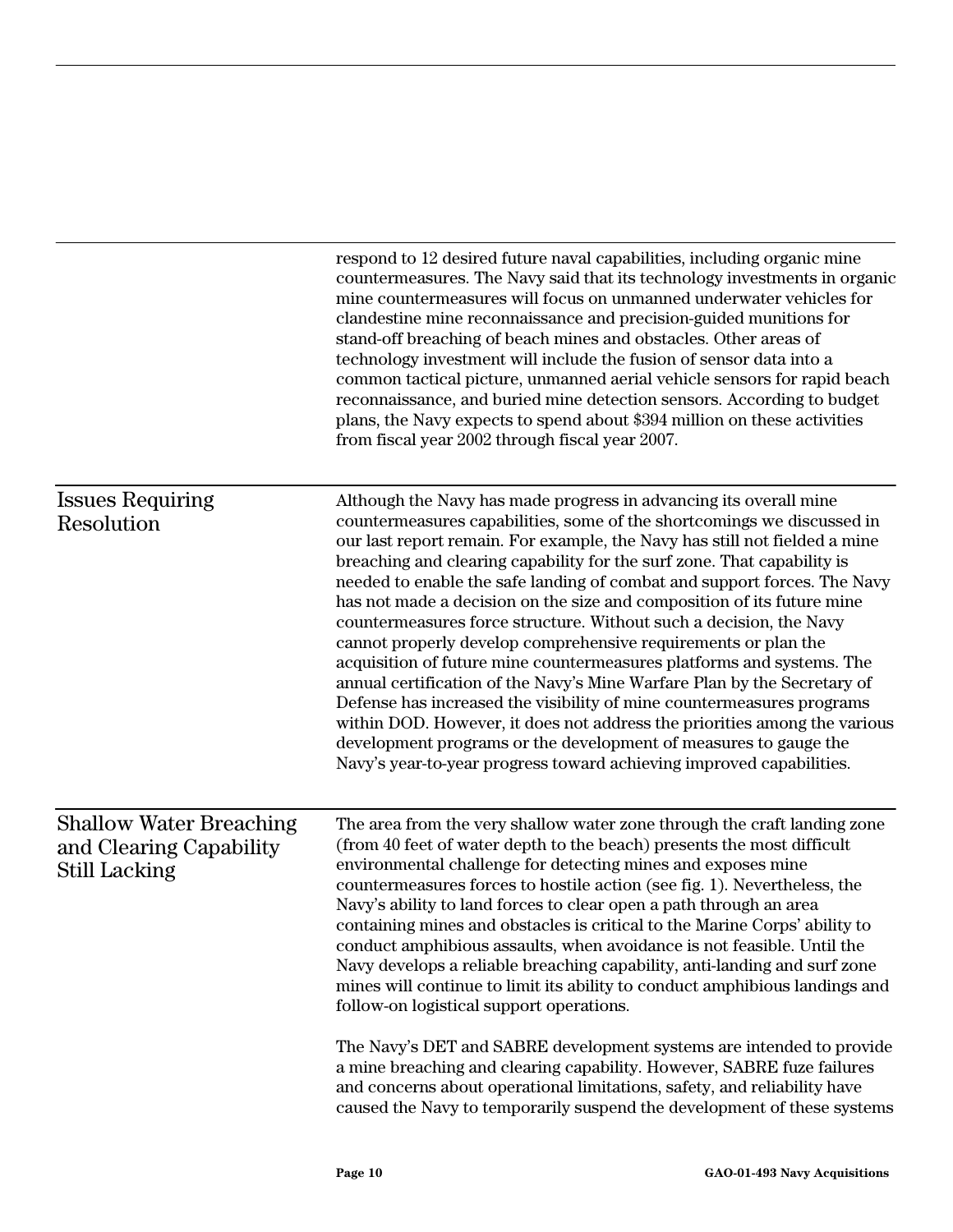|                                                                         | until the Navy Review Board assesses the validity of existing very-shallow-<br>water mine countermeasures requirements. The Navy plans to evaluate<br>various logistical aspects of DET and SABRE in an April 2001 fleet<br>exercise. A part of this exercise focused on the demands of storing,<br>moving, and deploying these systems. Following the exercise, the Board is<br>scheduled to meet again to review the results of the fleet exercise and<br>consider whether to resume the development of these systems or refer the<br>decision to the Navy Requirements Oversight Council. Currently, the Navy<br>has no other acquisition and technology programs that can address very-<br>shallow-water breaching requirements in the near- and mid-term.                                                                                                                                                            |
|-------------------------------------------------------------------------|---------------------------------------------------------------------------------------------------------------------------------------------------------------------------------------------------------------------------------------------------------------------------------------------------------------------------------------------------------------------------------------------------------------------------------------------------------------------------------------------------------------------------------------------------------------------------------------------------------------------------------------------------------------------------------------------------------------------------------------------------------------------------------------------------------------------------------------------------------------------------------------------------------------------------|
| Force Structure Has Not Been<br>Decided                                 | The Navy's lack of a decision about the size and composition of the future<br>mine countermeasures force structure makes it difficult for the mine<br>warfare community to articulate and defend mine warfare requirements in<br>the Navy's budget process. A force structure decision could assist in<br>determining the types and quantities of platforms (ships and aircraft) and<br>systems the Navy needs to acquire for mine countermeasures, establishing<br>priorities among systems, and determining the level of resources required<br>for their development, procurement, and sustainment. The Navy has<br>completed a study addressing future force structure options but believes it<br>cannot make decisions until some of the organic mine countermeasures<br>systems currently under development are fielded and a more in-depth<br>analysis of future mine countermeasure operations has been conducted. |
| <b>Certification Requirement Has</b><br><b>Produced Limited Results</b> | The annual certification of the Navy's mine countermeasures plan by the<br>Secretary of Defense has been valuable in elevating the visibility of mine<br>countermeasures programs within DOD, the Joint Chiefs of Staff, the<br>Navy, and the Marine Corps. The Office of the Secretary of Defense has<br>made the certification process more inclusive by involving all interested<br>participants earlier. However, the certification does not currently require<br>the Secretary of Defense to provide the Congress with a report detailing<br>the priorities of the various mine countermeasures programs the Navy is<br>pursuing under the Mine Warfare Plan or an annual accounting of the<br>progress the Navy has made with each program.                                                                                                                                                                         |
| Antisubmarine<br>Warfare                                                | Although the Navy is making some progress in overcoming shortfalls<br>identified in the 1997 Anti-Submarine Warfare Assessment, a lack of<br>resources and priorities among competing programs is still prevalent.<br>Funding reductions within the MK-54 Lightweight Torpedo program—the<br>Navy's premier weapon against submarines in the littoral-will delay its<br>fleetwide introduction and reduce the number of torpedoes the Navy can                                                                                                                                                                                                                                                                                                                                                                                                                                                                            |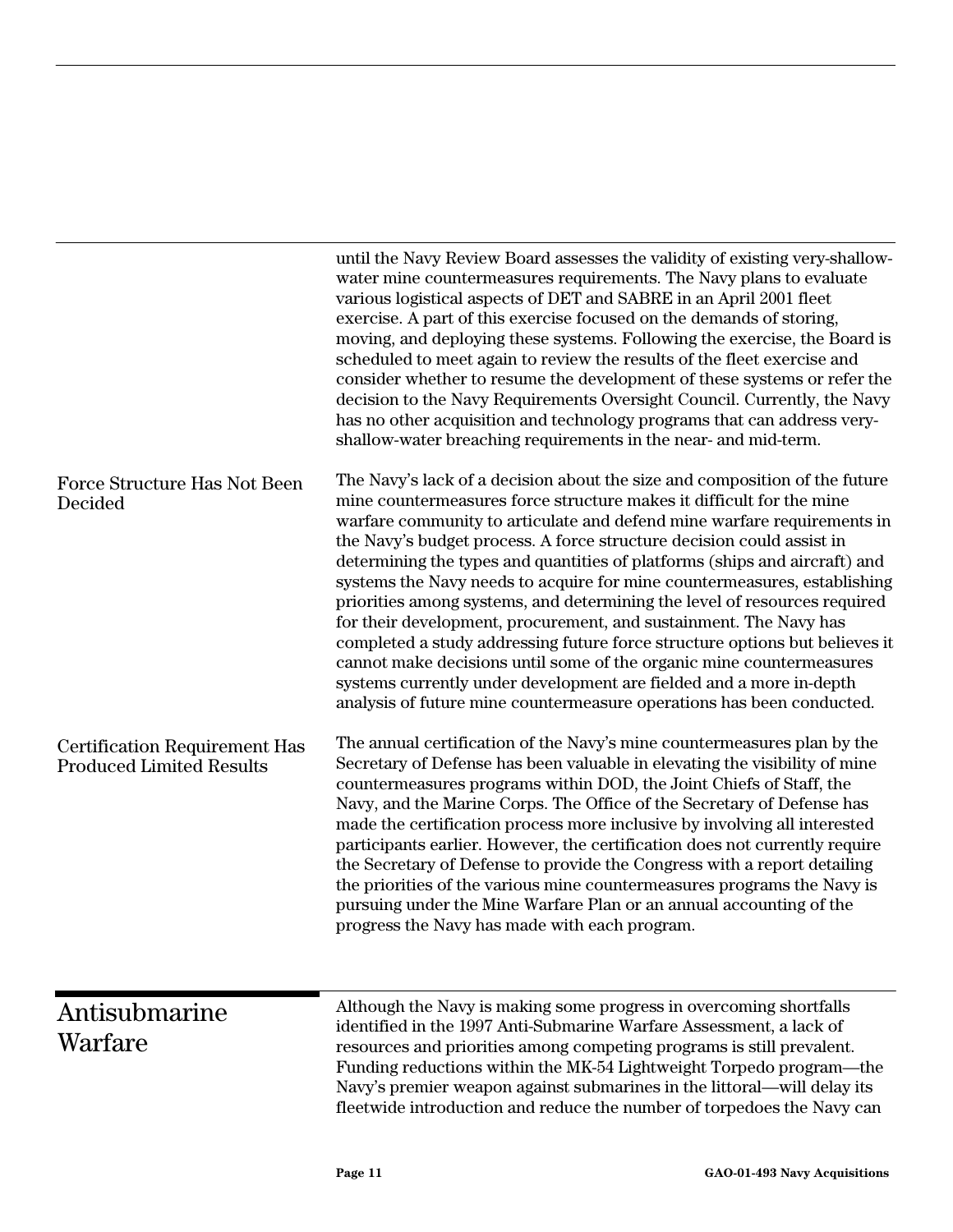buy each year. Technical problems and cost growth have adversely affected the SH-60R helicopter conversion program that will work together with Navy ships to detect, track, localize, and destroy enemy submarines. This program's high cost has already forced the Navy to reduce the number of helicopters it intends to convert. The Navy has still not established priorities among individual antisubmarine warfare acquisition programs, which would allow it to concentrate resources on the systems that would produce the highest payoff in added capability. The Navy is implementing a new process to address the priority of the various capabilities it needs to develop. However, this process does not address the priority of individual projects within each capability area, relates only to early science and technology projects, and does not extend to those research projects that have transitioned to procurement. The Navy is pursuing several training initiatives to improve the proficiency of crews. However, the shallow-water training ranges the Navy says it needs may not be available for many more years, owing to funding limitations.

#### Background

The primary goal of antisubmarine warfare is to deny the enemy effective use of its submarines against our ships. The Navy uses antisubmarine sensors and weapons on its surface ships, submarines, and aircraft, along with fixed and deployable acoustic and nonacoustic sensors to detect, track, and destroy enemy submarines. Figure 3 illustrates antisubmarine warfare functions.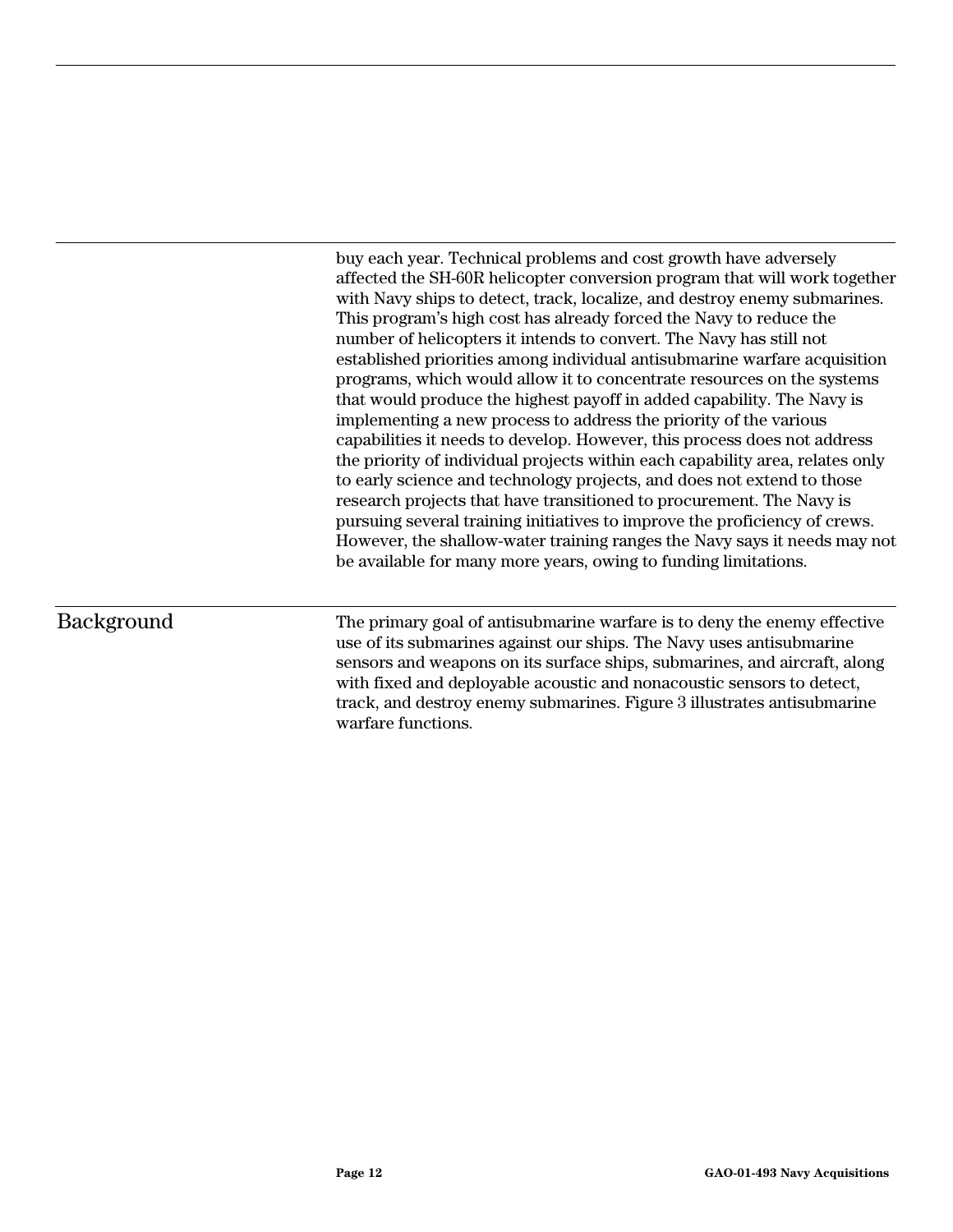<span id="page-14-0"></span>

**Figure 3: Techniques Used in Littoral Regions to Detect and Locate a Diesel Submarine**

Source: GAO's analysis based on U.S. Navy's data.

Most current antisubmarine warfare systems were designed during the Cold War to pursue nuclear submarines operating in the open-ocean environment. At the time, antisubmarine warfare was one of the Navy's highest-priority missions because of the global threat posed by the former Soviet Union. Since the end of the Cold War, DOD has shifted its focus to regional threats and conflicts and has targeted antisubmarine efforts toward the threat posed by diesel-electric submarines operating in the littorals. Despite this emphasis, the Congress has been concerned about the Navy's progress in developing the capabilities necessary to conduct littoral operations, including antisubmarine warfare in shallow waters. In response to congressional direction, DOD conducted an assessment of antisubmarine warfare capabilities and shortfalls in 1997. The assessment concluded that the proficiency of the Navy's antisubmarine warfare had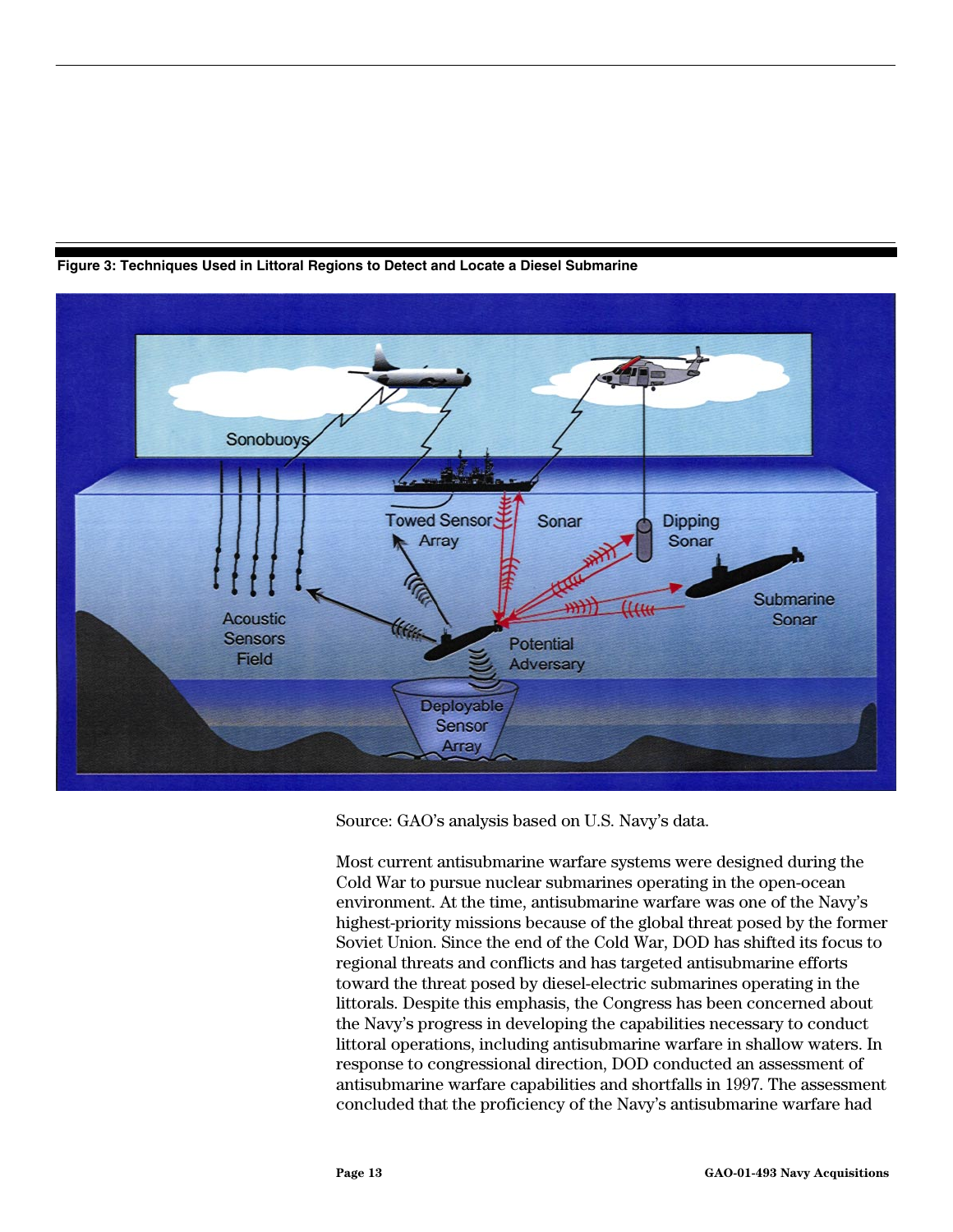|                                | declined and that improvements were needed in training, organization, and<br>the modernization of its weapon systems.                                                                                                                                                                                                                                                                                                                                                                                                                                                                                                                                                                                                                                                                                                                                             |
|--------------------------------|-------------------------------------------------------------------------------------------------------------------------------------------------------------------------------------------------------------------------------------------------------------------------------------------------------------------------------------------------------------------------------------------------------------------------------------------------------------------------------------------------------------------------------------------------------------------------------------------------------------------------------------------------------------------------------------------------------------------------------------------------------------------------------------------------------------------------------------------------------------------|
| Previous GAO Findings          | In July 1999, we reported that (1) the Navy's Anti-Submarine Warfare<br>Assessment did not contain the rigorous analysis of antisubmarine warfare<br>shortfalls and capabilities required by the Congress, (2) the information to<br>support the Assessment's findings was not always complete, and<br>(3) priorities among antisubmarine warfare programs had not been<br>established. The Assessment noted that funding levels in the fiscal year<br>1999 budget provided for adequate programs and equipment to respond to<br>the most likely threats, but we reported that the funding levels for<br>antisubmarine warfare in the fiscal year 2000 budget were lower than they<br>were in the fiscal year 1999 budget for some programs. Consequently, we<br>concluded that the Assessment was not a useful tool for making resource<br>allocation decisions. |
|                                | The Navy subsequently provided the Congress with an antisubmarine<br>warfare "Roadmap" that placed antisubmarine warfare programs in one of<br>three priority categories. We reported that the Roadmap provided useful<br>information on programs that the Navy believes are needed to improve<br>littoral antisubmarine warfare operations, but it did not identify priorities<br>within each category and was of limited use as a resource allocation tool.                                                                                                                                                                                                                                                                                                                                                                                                     |
|                                | DOD agreed with the findings of our report.                                                                                                                                                                                                                                                                                                                                                                                                                                                                                                                                                                                                                                                                                                                                                                                                                       |
| Some Progress Has Been<br>Made | The Navy is making progress in addressing shortfalls identified in the 1997<br>Anti-Submarine Warfare Assessment. The Navy cited progress on several<br>individual programs it believes is necessary to improve its littoral<br>antisubmarine warfare capability, as shown in the following examples:                                                                                                                                                                                                                                                                                                                                                                                                                                                                                                                                                             |
|                                | The Navy has launched several new antisubmarine warfare training<br>initiatives, including the development of on-board training systems using<br>real-world data to help improve crew's proficiency.                                                                                                                                                                                                                                                                                                                                                                                                                                                                                                                                                                                                                                                              |
|                                | The Navy has installed the first phase of its Acoustic Rapid Commercial<br>Off-the-Shelf Insertion program on 24 attack submarines. Subsequent<br>phases are scheduled for developmental and operational testing in fiscal<br>years 2001 and 2002. This program is intended to enable the acceptance of<br>major software updates and capability enhancements among existing<br>systems.                                                                                                                                                                                                                                                                                                                                                                                                                                                                          |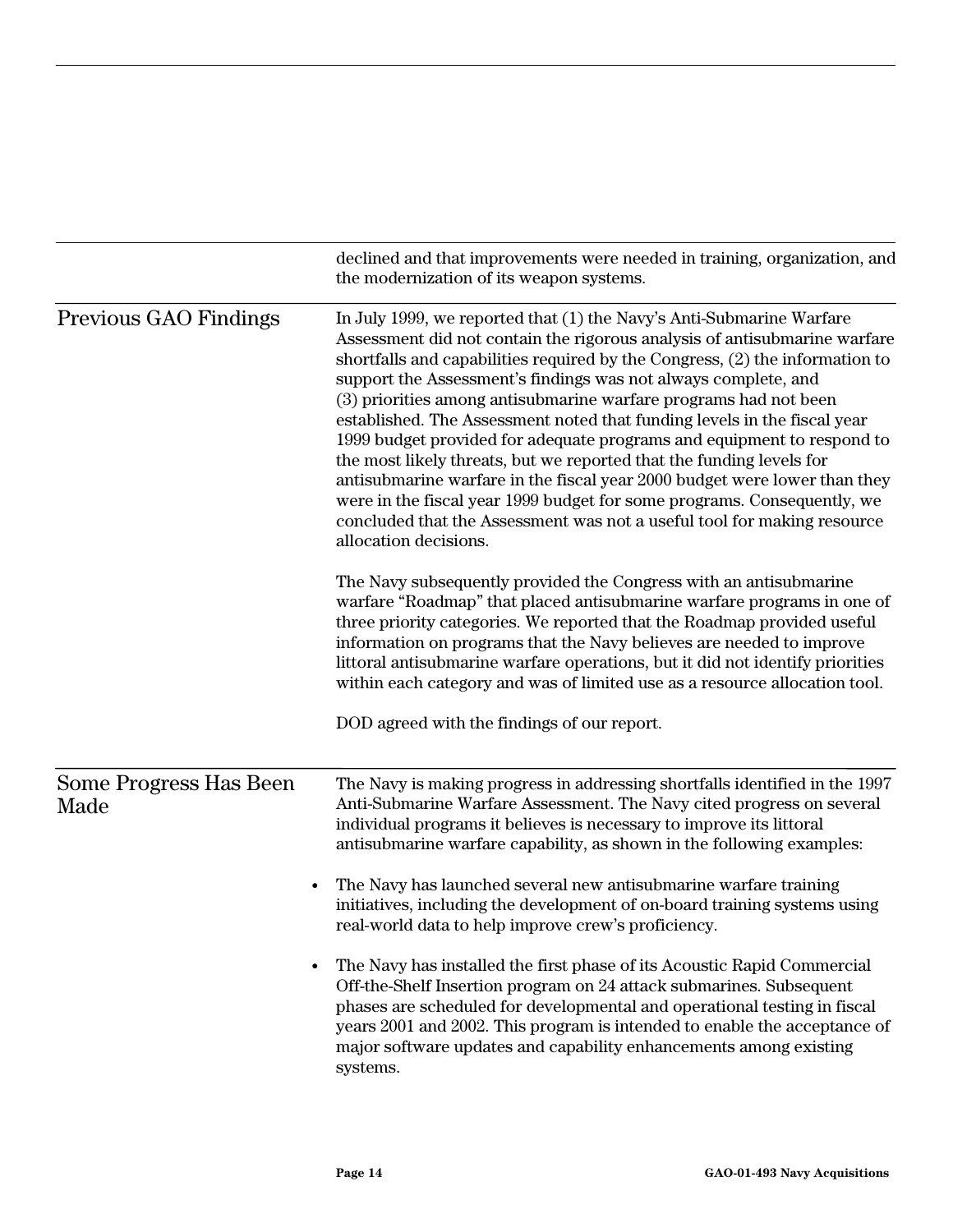|                                              | The Navy is using commercial off-the-shelf technology to replace and<br>upgrade older antisubmarine warfare combat systems on surface ships. In<br>April 1999, funds were reprogrammed to accelerate the development,<br>procurement, and installation of improved systems. The Navy plans to<br>procure and install 15 improved antisubmarine warfare systems on new<br>DDG-51 Arleigh Burke class destroyers from fiscal year 2003 through fiscal<br>year 2009. The Navy is also developing plans to backfit the new system on<br>its other older surface combatant ships.                                                                                                                                                                                                                                                                                                                            |
|----------------------------------------------|---------------------------------------------------------------------------------------------------------------------------------------------------------------------------------------------------------------------------------------------------------------------------------------------------------------------------------------------------------------------------------------------------------------------------------------------------------------------------------------------------------------------------------------------------------------------------------------------------------------------------------------------------------------------------------------------------------------------------------------------------------------------------------------------------------------------------------------------------------------------------------------------------------|
|                                              | As mentioned earlier, the Navy has a new process to focus science and<br>technology research resources on programs that respond to 12 desired<br>future naval capabilities, one of which is littoral antisubmarine warfare.<br>Integrated product teams have been established for each of the<br>capabilities. Each team is tasked to define the specific capabilities for its<br>area, establishing priorities within each capability area, and begin<br>developing a science and technology program to enable the realization of<br>those capabilities. The Anti-Submarine Warfare Requirements Division<br>Director, as Chair of the Littoral Anti-Submarine Warfare Integrated<br>Product Team, leads the development of the antisubmarine warfare<br>science and technology investment plan. The plan establishes objectives<br>and priorities to guide future science and technology investments. |
|                                              | To gauge the effectiveness of the investments in each capability area, the<br>Navy developed performance measures. For example, to measure the<br>effectiveness of investments in tactical sensing, the Navy established a<br>goal to increase the strength of its electronic signal by a specific number<br>of decibels against environmental clutter. From fiscal year 2002 through<br>fiscal year 2007, the Navy plans to invest \$298 million in 13 different<br>science and technology programs to improve tactical sensing. However,<br>according to the plans we reviewed, the Navy made no attempt to develop<br>a priority among the 13 programs. Moreover, this process does not affect<br>any antisubmarine warfare programs that have already transitioned to<br>production.                                                                                                                |
| <b>Impact of Navy's Funding</b><br>Decisions | Further progress in developing improved capabilities may be limited by<br>funding reductions in specific programs and competition among a large<br>number of acquisition programs for the same resources. The Navy has not<br>established funding priorities among its various antisubmarine programs.<br>This approach has stretched out the acquisition and delayed the<br>introduction of some needed systems.                                                                                                                                                                                                                                                                                                                                                                                                                                                                                       |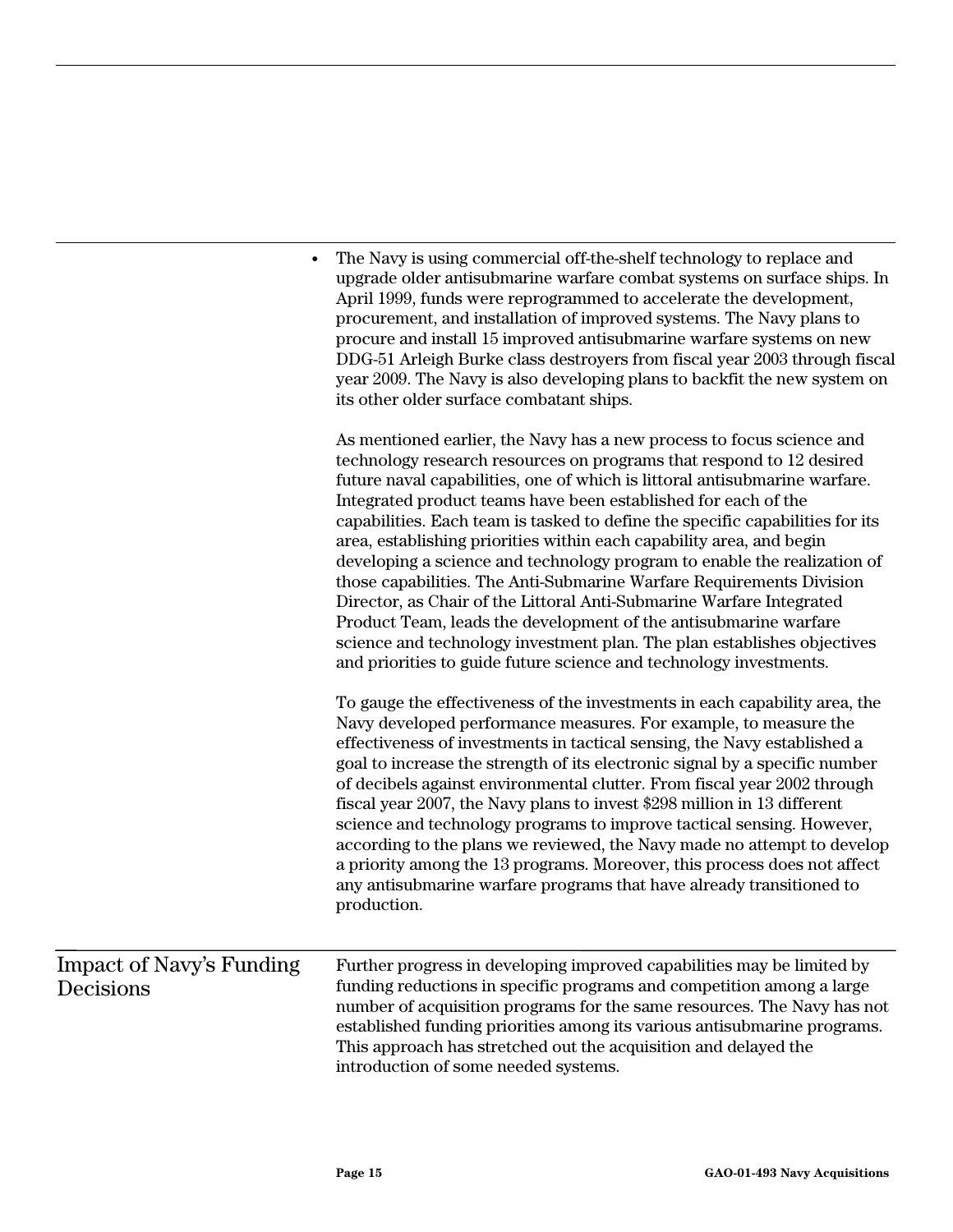The Navy's funding for antisubmarine warfare programs has not been at the levels it deemed adequate to respond to the most likely threats, and funding decisions may not reflect the most critical priorities. The Navy's 1997 Anti-Submarine Warfare Assessment concluded that the funding levels for fiscal years 1999 through 2003 contained in the budget request for fiscal year 1999 provided adequate funding for programs and equipment needed to respond to the most likely threats. The budget showed funds increasing for antisubmarine warfare procurement during the period, but slightly decreasing for research, development, testing, and evaluation. The budget submission for fiscal year 2000 reduced the projected funding levels for antisubmarine warfare procurement for fiscal years 2000 through 2003. As a result, a number of procurements were delayed. The budget submission for fiscal year 2001 further reduced the planned increase in procurement funding. Specifically, the President's fiscal year 2001 budget represented a \$283 million reduction in procurement funding for antisubmarine warfare aircraft, sensors, and other weapons compared with the levels projected in the fiscal year 2000 budget.

Funding for antisubmarine-warfare-related research, development, test, and evaluation is projected to remain relatively flat from fiscal year 2001 to 2005. The President's budget request for fiscal year 2001 was about \$114 million more than the amount requested in the fiscal year 2000 budget.

A number of important individual programs have experienced funding reductions, technical problems, schedule delays, and cost growth, as shown in the following examples:

- Funding reductions within the MK-54 Lightweight Torpedo program will delay its fleetwide introduction by 2 years and reduce the number of torpedoes the Navy can buy each year. As a result, the fleet will have only about 40 percent of the required number of these weapons by fiscal year 2009.
- Technical problems and cost growth have adversely affected the Navy's SH-60R helicopter conversion program. The conversion includes refurbishing the helicopter's engine, rotors, and other equipment; upgrading electronics and information-processing systems; and incorporating a new sonar system designed to significantly improve the capability to detect and classify diesel submarines. However, cost growth in the conversion program has required the Navy to reduce the number of helicopters it intends to convert from 145 to 112 for the next 7 years.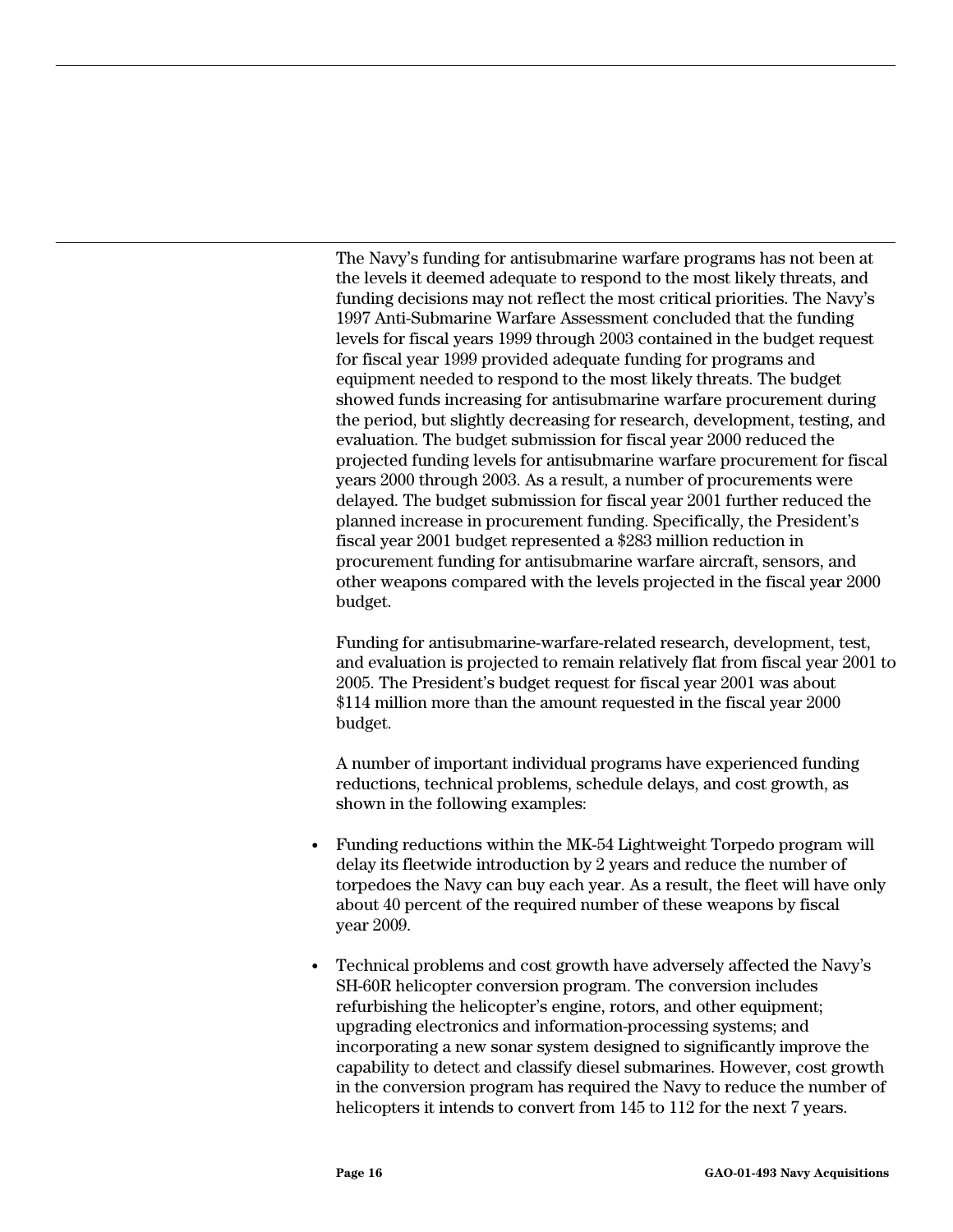|                                                  | The Navy is pursuing several training initiatives to improve the crew's<br>proficiency, but the shallow-water training ranges that the Navy says it<br>needs may not be available until fiscal years 2007-2013 because of other<br>funding priorities.<br>Navy officials delayed the procurement and installation of antisurface<br>improvement kits <sup>12</sup> on 10 P-3C antisubmarine aircraft because \$250 million<br>was redirected from this program to fund other competing, non-anti-<br>submarine requirements for naval aviation.<br>The Navy said it may not have sufficient sonobuoys <sup>13</sup> to meet future<br>training and readiness inventory levels because \$65.3 million was<br>redirected from this program to fund competing requirements.                                                                                           |
|--------------------------------------------------|--------------------------------------------------------------------------------------------------------------------------------------------------------------------------------------------------------------------------------------------------------------------------------------------------------------------------------------------------------------------------------------------------------------------------------------------------------------------------------------------------------------------------------------------------------------------------------------------------------------------------------------------------------------------------------------------------------------------------------------------------------------------------------------------------------------------------------------------------------------------|
| <b>Antiship Cruise</b><br><b>Missile Defense</b> | The Navy's ship defense capabilities against currently deployed cruise<br>missiles are marginal, and none of the acquisitions that the Navy is<br>currently pursuing will provide adequate protection against improved<br>versions of these weapons. Consequently, surface ships will be at risk<br>when operating within the range of these weapons. DOD is currently<br>reviewing a Navy draft strategy for addressing the threat posed by cruise<br>missiles.                                                                                                                                                                                                                                                                                                                                                                                                   |
| Background                                       | The proliferation of sophisticated antiship cruise missiles threatens Navy<br>ships' ability to operate and survive in the littoral. The threat to surface<br>ships from sophisticated antiship missiles is increasing. Nearly 70 nations<br>have deployed sea- and land-launched cruise missiles, and 20 nations have<br>air-launched cruise missiles. There are over 100 existing and projected<br>missile varieties with ranges up to about 185 miles. The next generation of<br>antiship cruise missiles—some of which are now expected to be fielded by<br>2007—will be equipped with advanced target seekers and stealthy design.<br>These features will make them even more difficult to detect and defeat.<br>In response to this threat, the Chief of Naval Operations directed a<br>comprehensive review of ship self-defense requirements. Completed in |

 $12$ Anti-surface improvement kits provide antisubmarine capability improvements through the installation of state-of-the art nonacoustic sensors and current technology communications suites.

 $\rm ^{13}S$  onobuoys are expendable acoustic sensors used primarily by antisubmarine aircraft. (See fig. 3.)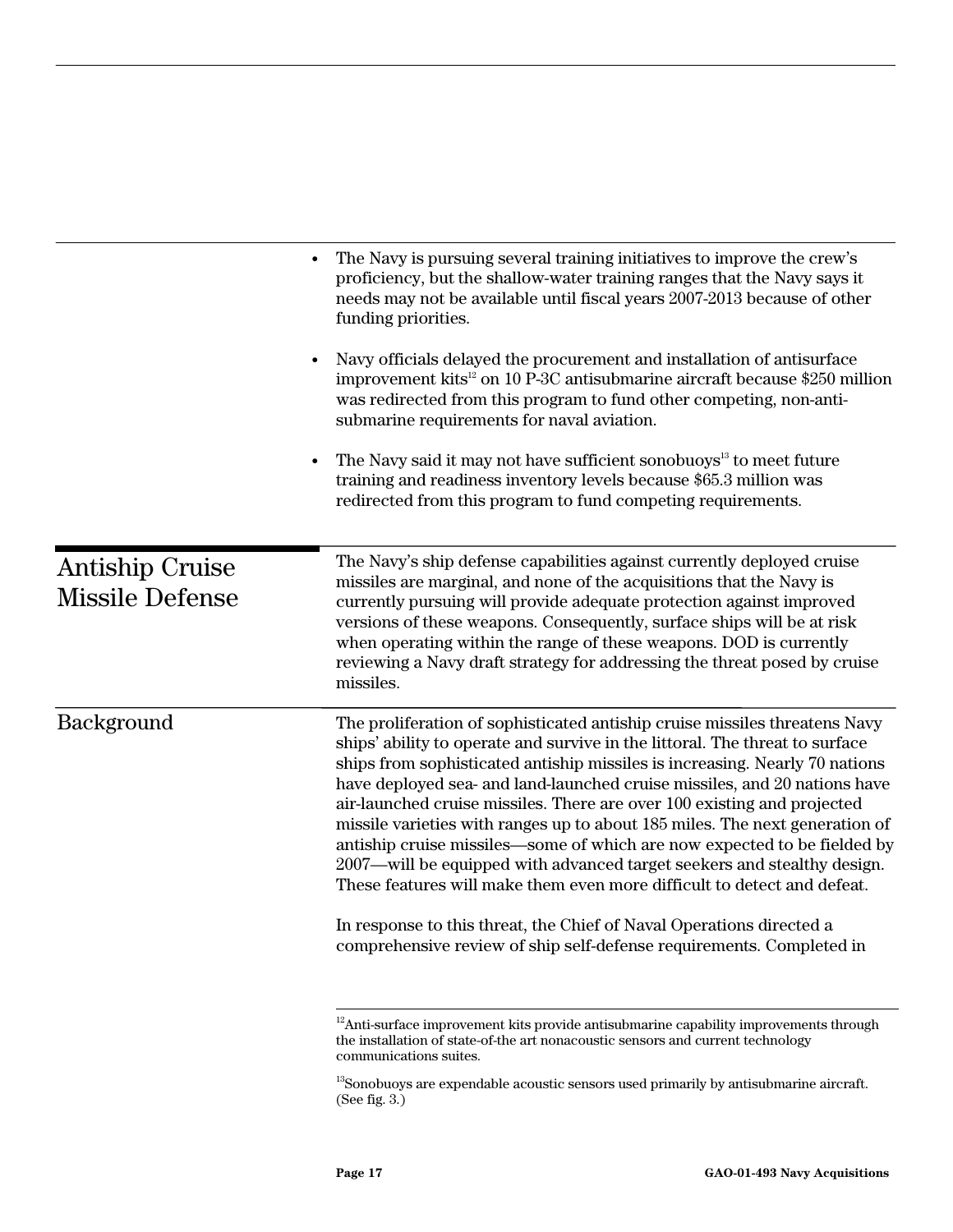|                                      | fiscal year 1996, this study formally identified the capabilities needed by<br>each ship class to defend against cruise missile threats. Since then, the<br>Navy has spent \$3.8 billion, largely in research and development, to<br>improve its ship defense capabilities, and it plans to spend another<br>\$5.1 billion over the next 6 years.                                                                                                                                                                                                                                                                                                                                                                                                                                                                                                                                                                                                                                                                                                                                                                                                                                                    |
|--------------------------------------|------------------------------------------------------------------------------------------------------------------------------------------------------------------------------------------------------------------------------------------------------------------------------------------------------------------------------------------------------------------------------------------------------------------------------------------------------------------------------------------------------------------------------------------------------------------------------------------------------------------------------------------------------------------------------------------------------------------------------------------------------------------------------------------------------------------------------------------------------------------------------------------------------------------------------------------------------------------------------------------------------------------------------------------------------------------------------------------------------------------------------------------------------------------------------------------------------|
| Previous GAO Findings                | In July 2000, we reported that most surface ships have only limited cruise<br>missile defense capabilities and that the Navy lacked a comprehensive and<br>consistent strategy for improving ship self-defense. We recommended that<br>the Navy develop such a strategy. Specifically, we reported that the Navy's<br>plans for meeting ship self-defense requirements did not include all<br>affected ship classes, establish priorities among the classes, consistently<br>use a baseline from which to measure progress, or provide time lines for<br>achieving the desired improvements. We also reported that the Navy's<br>assessment of cruise missile defense capabilities overstated the actual and<br>projected capabilities against a growing threat. Furthermore, we reported<br>that funding shortfalls had reduced the readiness of existing ship self-<br>defense systems.<br>DOD concurred and said that our report provides an accurate assessment<br>of the Navy's ship self-defense situation. DOD subsequently directed the<br>Navy to develop a comprehensive strategy that clearly articulates<br>priorities, establishes baselines, provides time lines, and defines resource |
|                                      | needs for achieving required capabilities.                                                                                                                                                                                                                                                                                                                                                                                                                                                                                                                                                                                                                                                                                                                                                                                                                                                                                                                                                                                                                                                                                                                                                           |
| <b>Status of Programs</b>            | The Navy's ship self-defense capabilities and programs are the same as we<br>reported last summer; however, the Navy is in the process of developing a<br>comprehensive strategy to address the antiship cruise missile threat. An<br>initial report outlining the strategy has been delivered to the Secretary of<br>Defense but not to us.                                                                                                                                                                                                                                                                                                                                                                                                                                                                                                                                                                                                                                                                                                                                                                                                                                                         |
| <b>Naval Surface Fire</b><br>Support | The Marine Corps will not have the ship-based fire support it needs for at<br>least another decade. The Navy's program to develop an improved 5-inch<br>gun with an extended-range guided munition for its cruisers and<br>destroyers has experienced technical and contractual problems. The Navy<br>said that recent tests indicate that the program is on track to achieve an<br>initial operating capability currently scheduled for fiscal<br>year 2005. However, this munition will not meet all of the Marine Corps'<br>requirements. The Navy is developing a new 155-millimeter advanced gun<br>and associated munitions for the DD-21 land-attack destroyer and an                                                                                                                                                                                                                                                                                                                                                                                                                                                                                                                         |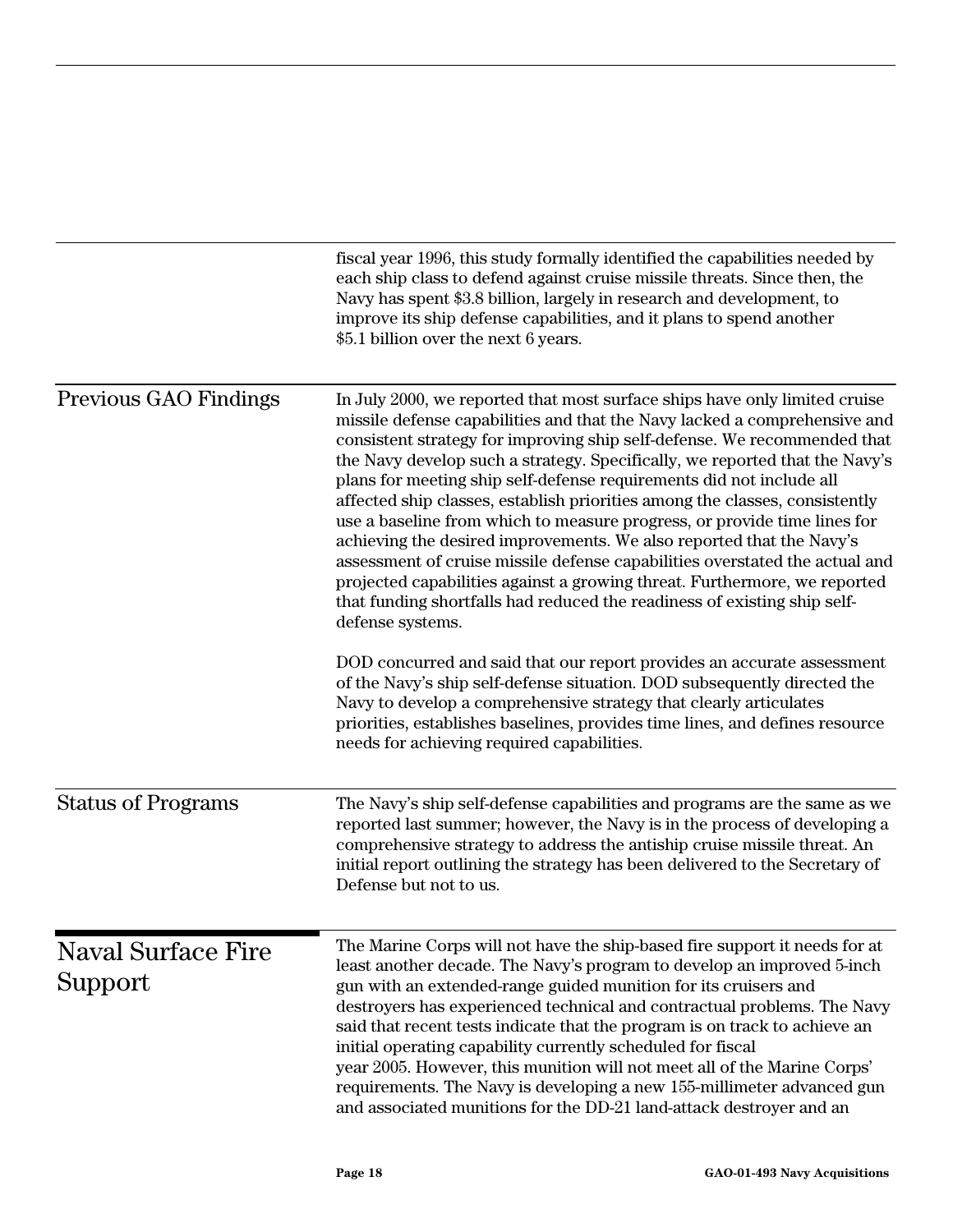Advanced Land Attack missile to meet the Marine Corps' fire support requirements. The first ship of this class is not planned to be operational until fiscal year 2011 and the last ship not until 2020. In addition to the 5-inch and 155-millimeter guns, the Navy is developing a Land Attack Standard Missile. This missile is scheduled to achieve an initial operating capability in fiscal year 2004.

#### Background

The Marine Corps' future war-fighting concept for littoral operations will stress speed, maneuverability, and avoidance of enemy strong points to achieve military objectives. This concept assumes that amphibious assaults will be launched from at least 25 nautical miles from shore to enhance surprise and the survivability of the fleet and invading forces. According to the Marine Corps, operating at this distance from shore and the need to neutralize enemy artillery at its maximum range results in a near-term requirement for naval gunfire support from 41 to 63 nautical miles to support amphibious assault landings and combat operations ashore. However, the Marine Corps expects to conduct operations farther inland in the future and has revised the required range for future ship-based fire support to 200 nautical miles. Figure 4 illustrates the Marine Corps' naval surface fire support requirements.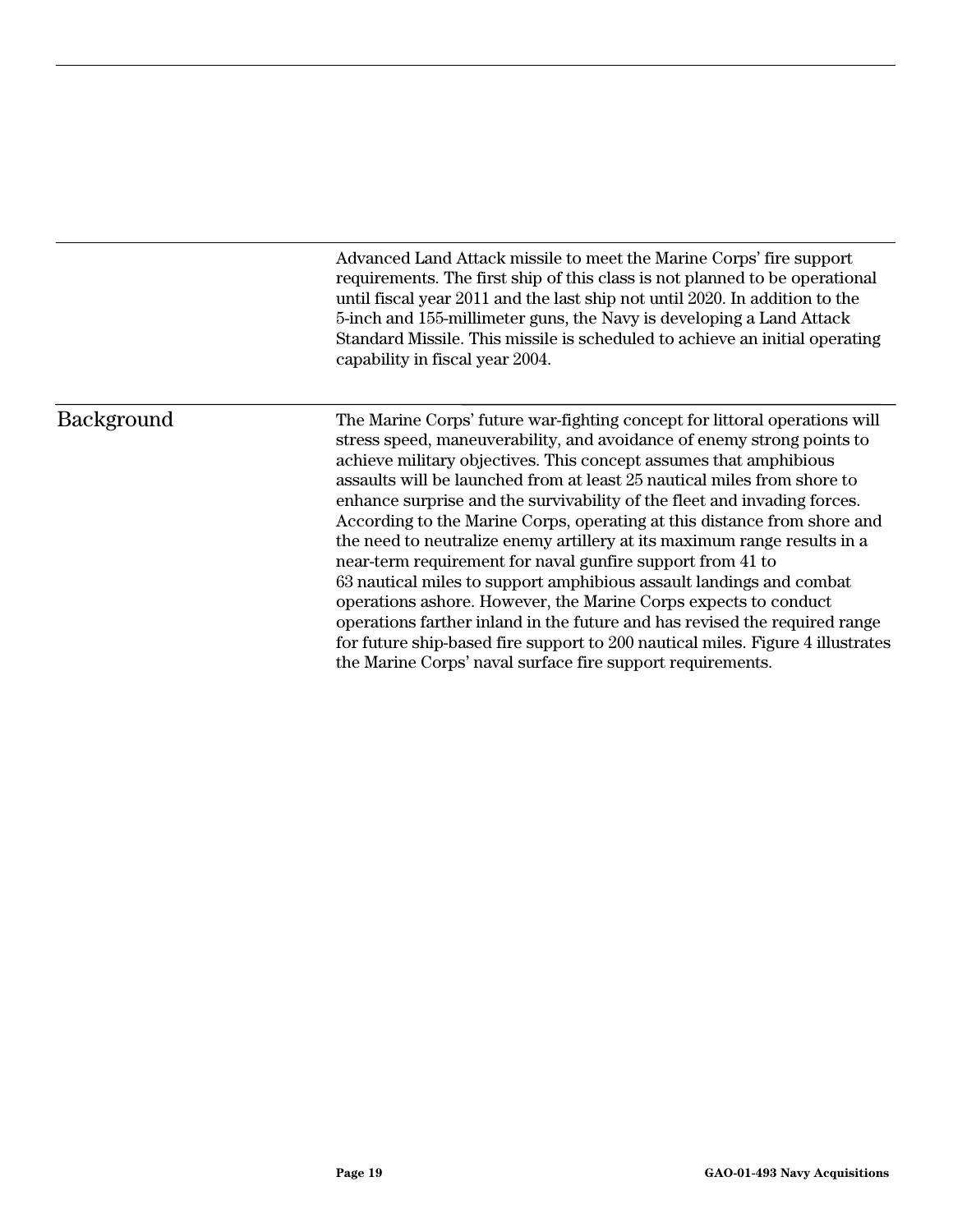<span id="page-21-0"></span>



Source: U.S. Navy.

The Marine Corps has stated a need for both conventional unguided and precision munitions to meet its requirements. Each fire support ship should be able to deliver munition effects that equal the explosive weight and volume of fire from an artillery battery of six 155-millimeter howitzers firing high-explosive ammunition.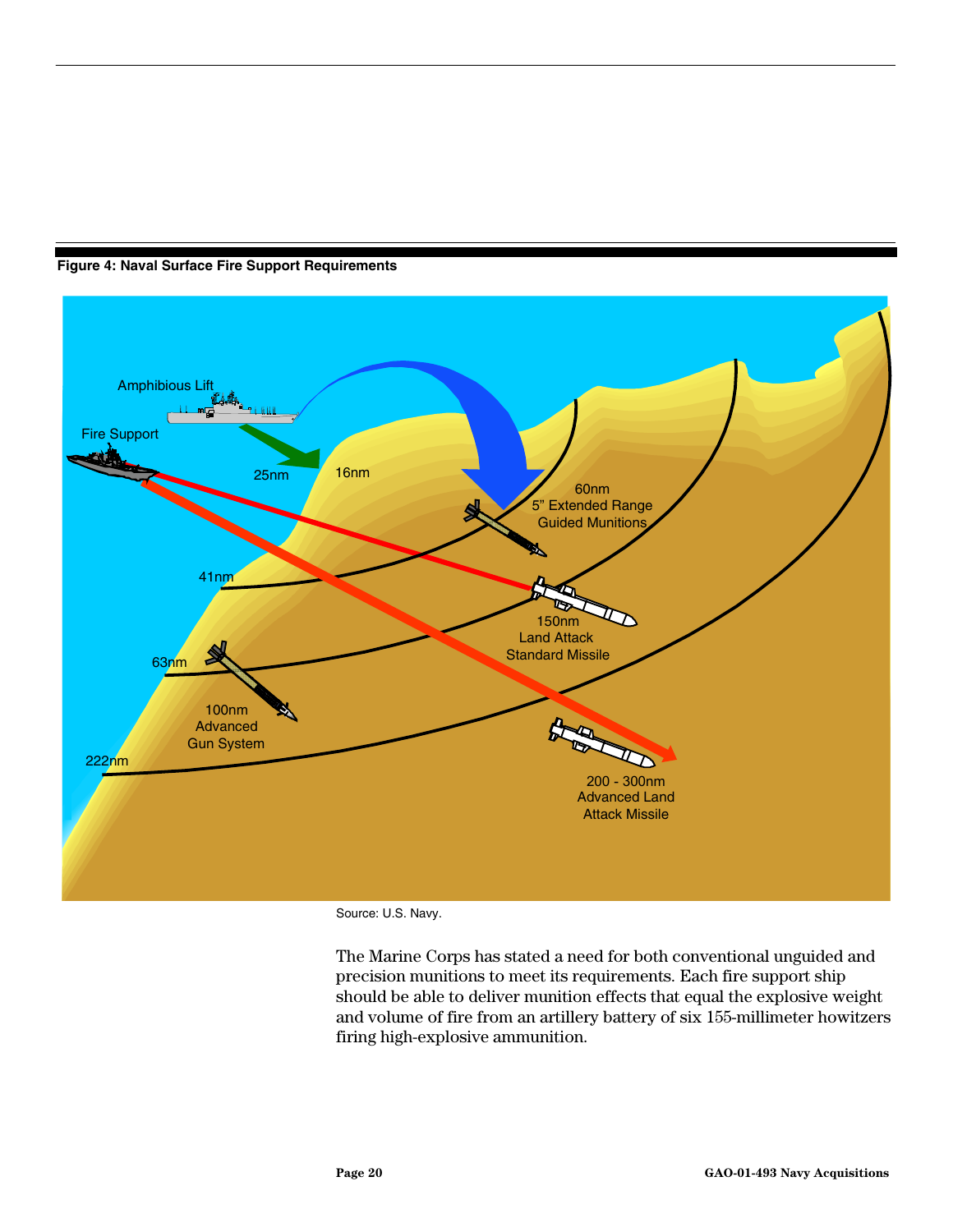|                              | The Navy has had no credible surface fire support capability since it<br>retired its <i>Iowa</i> class battleships. The Navy has said that it does not intend<br>to reactivate battleships because the munitions fired by their 16-inch guns<br>do not meet the Marine Corps' requirements for range and accuracy and<br>because of the high cost of manning and operating these ships. Instead, the<br>Navy is executing a two-phase plan to develop modern surface fire support<br>capabilities. In the first phase, planned for completion by 2009, the Navy<br>plans to develop a modified 5-inch gun and extended-range guided<br>munition, a land-attack missile, and a mission-planning system for<br>installation on the current classes of cruisers and new-construction DDG-<br>51 destroyers. The second phase of the modernization program includes<br>the development of a 155-millimeter gun and munition and an advanced<br>land-attack missile for the DD-21 class of destroyers that are intended to<br>fully meet the Marine Corps' requirements. |
|------------------------------|---------------------------------------------------------------------------------------------------------------------------------------------------------------------------------------------------------------------------------------------------------------------------------------------------------------------------------------------------------------------------------------------------------------------------------------------------------------------------------------------------------------------------------------------------------------------------------------------------------------------------------------------------------------------------------------------------------------------------------------------------------------------------------------------------------------------------------------------------------------------------------------------------------------------------------------------------------------------------------------------------------------------------------------------------------------------|
| <b>Previous GAO Findings</b> | In June 1999, we reported that the weapons developed during the first<br>phase were not expected to satisfy the full range of the Marine Corps'<br>naval surface fire support requirements but that the Navy expects the<br>weapons planned for the second phase to meet those requirements. We<br>estimated that the cost of both phases of the development program is<br>about \$2 billion—not including the cost of the ships. We also reported that<br>the development of the modified 5-inch gun was on schedule but that the<br>development of the extended-range guided munition had been delayed by<br>technical problems and that its cost had increased. We concluded that<br>even if the munition can be successfully acquired, it will be many years<br>before the fleet will have the improved surface fire support weapons in the<br>quantities that are needed to support major combat operations.<br>DOD concurred with our report.                                                                                                                 |
| <b>Status of Program</b>     | The development of the modified 5-inch gun appears to be on schedule<br>and is undergoing shipboard testing. However, the development and<br>testing of an extended-range guided munition for this gun has again been<br>delayed by technical and contractor performance problems, and the<br>achievement of an initial operational capability has slipped by 4 years to<br>fiscal year 2005. Recent flight tests of this munition have achieved some<br>success, but it is still too soon to know if its development will be<br>successful. For example, it is still not certain that the munition can meet<br>range and lethality requirements. Even if this munition is successfully<br>developed, it will not provide the capabilities needed by the Marine Corps.<br>Alternatives to the current extended-range guided munition design are                                                                                                                                                                                                                     |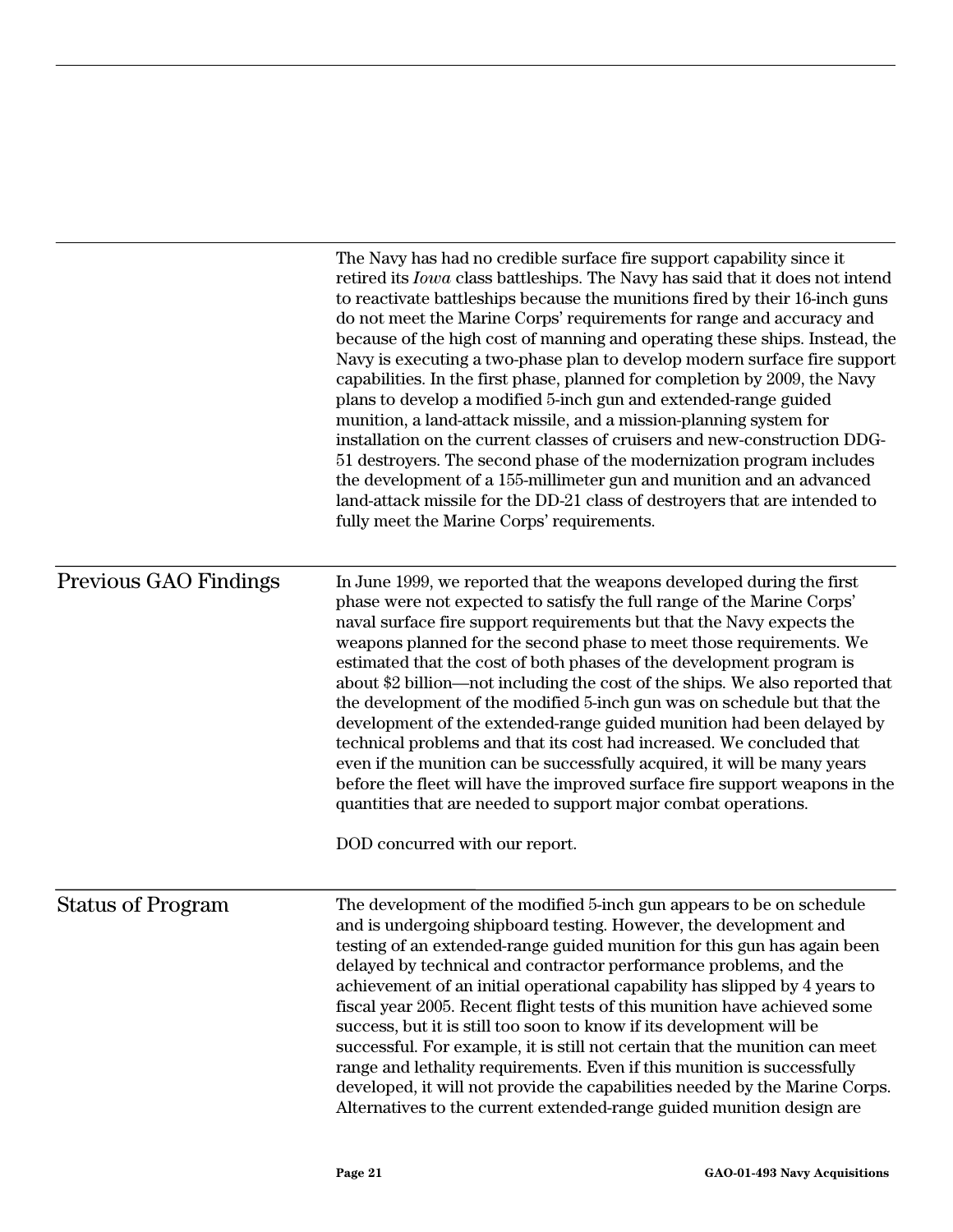becoming available. The Navy has funded a number of technical demonstrations to examine these alternatives.

The development of an advanced 155-millimeter gun system and associated munition and an Advanced Land Attack Missile is intended to meet the Marine Corps' surface fire support requirements. However, these weapons system are planned for the new DD-21 class of destroyers, which are not scheduled to begin entering the fleet until fiscal year 2011. The final ship of this class is not planned for completion until fiscal year 2020. Consequently, it will be many years before the Navy will be able to meet the Marine Corps' fire support requirements, even if the DD-21 development schedule can be executed as currently planned. Any delays in the development and procurement of the DD-21 ships will delay the achievement of needed fire support capabilities.

The development of the Land Attack Standard Missile is currently on schedule and within previously estimated costs. It is expected to reach initial operating capability in fiscal year 2004. However, the cost of each missile—estimated at about \$400,000—and the small quantity of missiles that will be purchased will probably limit the use of this missile to highvalue targets.

The Advanced Land Attack Missile is being developed for the DD-21 and for possible retrofitting onto other surface ships and submarines. The missile is currently expected to reach initial operating capability with the DD-21 in fiscal year 2011. The Navy is currently conducting a congressionally directed Analysis of Alternatives to determine the future course of this acquisition.

The Naval Fires Control System is a mission-planning system designed to tie together the various sensor and fire-control systems of the various naval surface fire support and land attack weapons. It will support the extended-range guided munitions, Land Attack Standard Missile, Advanced Land Attack Missile, and Tomahawk cruise missile system. It is expected to reach initial operating capability in fiscal year 2003.

### **Conclusions**

A lack of important war-fighting capabilities increases the risk to our naval forces in the littoral and could limit their use until the needed capabilities can be provided.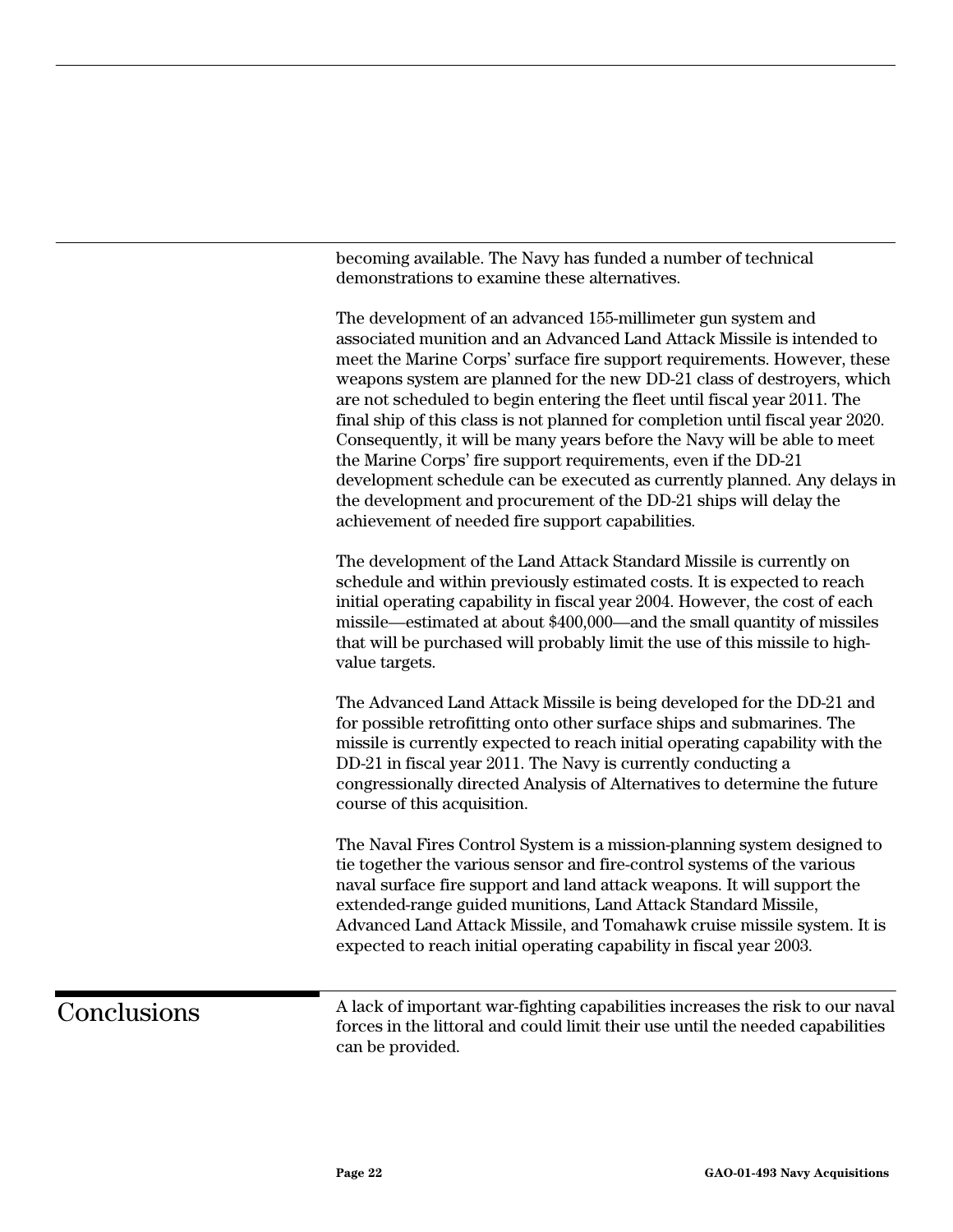| Mine Countermeasures                          | The congressionally required certification of the Navy's Mine Warfare Plan<br>by the Secretary of Defense could be strengthened by requiring the<br>Secretary to provide an annual accounting of the Navy's progress toward<br>achieving improved organic mine countermeasures and other capabilities.<br>Unless the Congress extends the certification requirement beyond fiscal<br>year 2003, the Navy's mine warfare programs could lose the visibility and<br>priority they have gained in recent years. Moreover, until the Navy<br>develops a shallow-water mine breaching and clearing capability, sea<br>mines will continue to threaten amphibious landings and follow-on<br>logistical support operations. A decision on a future mine<br>countermeasures force structure is needed to determine the types and<br>quantities of systems to be procured and help set priorities among systems<br>and the level of resources that will be required for their development,<br>procurement, and sustainment.           |
|-----------------------------------------------|------------------------------------------------------------------------------------------------------------------------------------------------------------------------------------------------------------------------------------------------------------------------------------------------------------------------------------------------------------------------------------------------------------------------------------------------------------------------------------------------------------------------------------------------------------------------------------------------------------------------------------------------------------------------------------------------------------------------------------------------------------------------------------------------------------------------------------------------------------------------------------------------------------------------------------------------------------------------------------------------------------------------------|
| Antisubmarine Warfare                         | The Navy's funding for antisubmarine programs continues to be below the<br>level that the Navy deemed adequate in its 1997 Assessment to respond to<br>the most likely threats. Currently, a large number of acquisition programs<br>are being funded at reduced levels, which is leading to delays in the<br>development of needed systems. Additional progress in overcoming<br>shortfalls identified in the Navy's 1997 Anti-Submarine Warfare<br>Assessment may be limited by a lack of funding and the Navy's failure to<br>establish priorities among competing antisubmarine warfare acquisition<br>programs.                                                                                                                                                                                                                                                                                                                                                                                                         |
| Matters for<br>Congressional<br>Consideration | Given continuing shortfalls in the Navy's ability to detect and neutralize<br>enemy mines and the slow pace of improvement, the Congress may wish<br>to extend its annual requirement for the Secretary of Defense to certify the<br>Navy's Mine Warfare Plan through fiscal year 2006. The Congress may also<br>want to strengthen the effect of the certification by requiring the Secretary<br>to provide a report detailing the priorities of the various mine<br>countermeasures programs that the Navy is pursuing under the Mine<br>Warfare Plan and provide an annual accounting of the progress the Navy<br>has made with each program.<br>As the Navy's antisubmarine warfare procurement funding is below the<br>levels that the Navy deems adequate to address the most likely threats, the<br>Congress may wish to require the Secretary of Defense to provide an<br>updated assessment of the Navy's antisubmarine capabilities and<br>shortfalls. The assessment should identify the programs, their relative |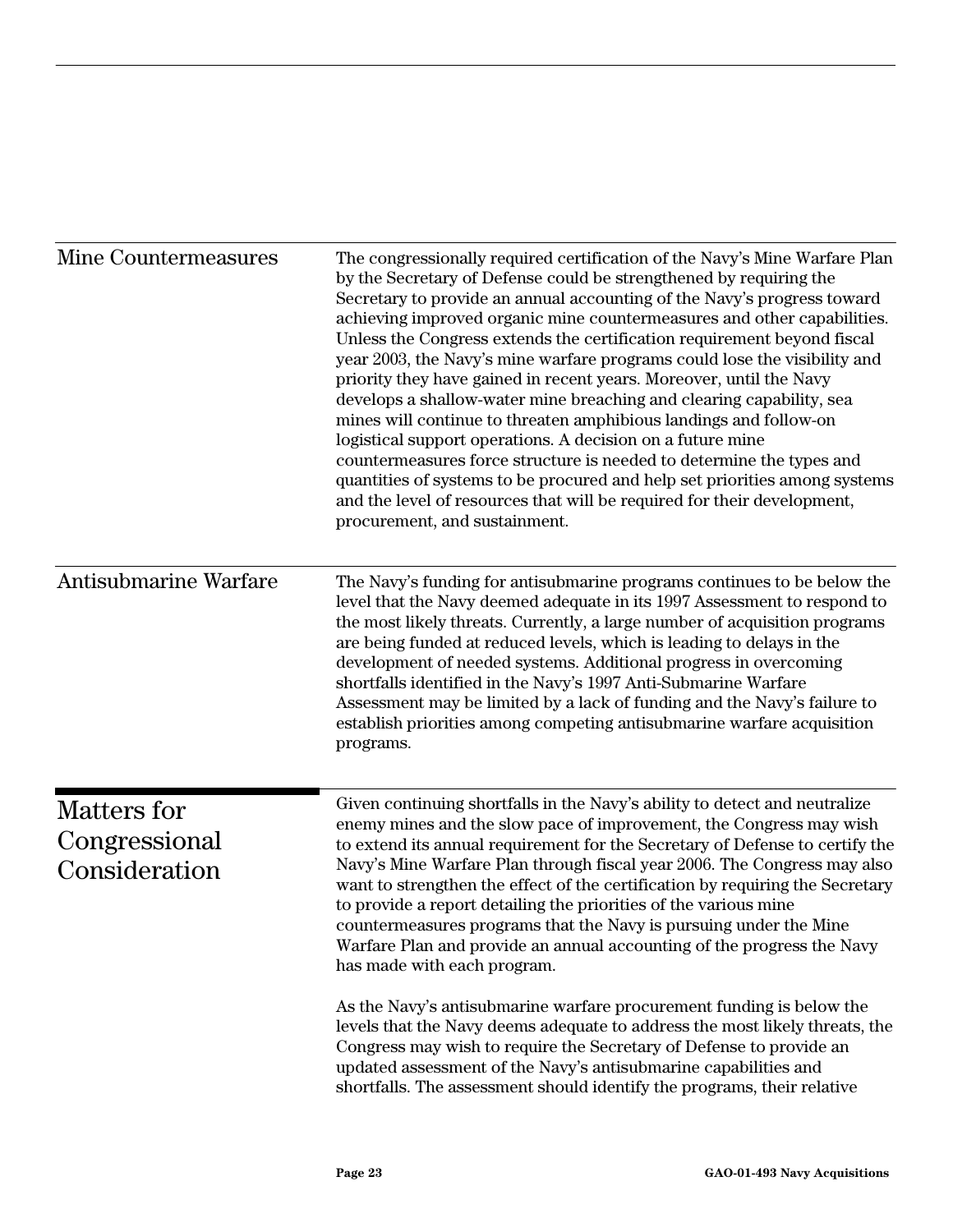|                                               | priority, and the funding that will be required to develop the systems that<br>are needed to counter current and future threats.                                                                                                                                                                                                                                                                                                                                                                                                                                                                                                                                                                                                                                                                                                                                                                                                                                                                                                                                                                                                                                                                                                                                                                                                                                                                                                                                                                                                                                                                                                                                                                                                                   |
|-----------------------------------------------|----------------------------------------------------------------------------------------------------------------------------------------------------------------------------------------------------------------------------------------------------------------------------------------------------------------------------------------------------------------------------------------------------------------------------------------------------------------------------------------------------------------------------------------------------------------------------------------------------------------------------------------------------------------------------------------------------------------------------------------------------------------------------------------------------------------------------------------------------------------------------------------------------------------------------------------------------------------------------------------------------------------------------------------------------------------------------------------------------------------------------------------------------------------------------------------------------------------------------------------------------------------------------------------------------------------------------------------------------------------------------------------------------------------------------------------------------------------------------------------------------------------------------------------------------------------------------------------------------------------------------------------------------------------------------------------------------------------------------------------------------|
| Recommendation for<br><b>Executive Action</b> | We recommend that Secretary of Defense direct the Secretary of the Navy<br>to develop a more comprehensive mine countermeasures warfare plan.<br>The plan should identify and address shortfalls and limitations in mine<br>countermeasures capabilities in the littoral—particularly shortfalls and<br>limitations in breaching and clearing minefields very close to the shore. In<br>addressing limitations, the plan should identify the mix of mine warfare<br>capabilities and systems for its future force structure to include the types<br>and quantities of systems to be procured; priorities among systems;<br>development schedules for the systems; and the level of resources<br>required for development, procurement, and sustainment.                                                                                                                                                                                                                                                                                                                                                                                                                                                                                                                                                                                                                                                                                                                                                                                                                                                                                                                                                                                            |
| <b>Agency Comments</b>                        | In written comments on this report, DOD agreed that it provides an<br>accurate assessment of the Navy's mine countermeasures, antisubmarine<br>warfare, naval surface fire support, and ship cruise missile defense<br>capabilities. DOD also agreed with our recommendation for the Navy to<br>more explicitly identify shortfalls and limitations in mine countermeasures<br>capabilities in the littoral.<br>DOD said that our statement that the Navy had not decided on the future<br>mix of organic and dedicated mine countermeasures platforms and<br>systems required amplification. DOD noted that on the bases of<br>preliminary system performance estimates and studies, the Navy has<br>determined an initial mine countermeasures force level for organic<br>systems. DOD also noted that initial funding plans for achieving this force<br>level are provided in the Future Years Defense Program. However, this<br>force level decision does not address the size and composition of future<br>dedicated mine countermeasures systems and platforms. Furthermore, the<br>Navy has not decided how much of the mine warfare mission can be<br>satisfied by organic systems and how much can be satisfied by dedicated<br>systems. We noted in the report that the Navy is waiting for additional<br>systems performance data and for more analytical study results before<br>deciding on the ultimate size and composition of it organic and dedicated<br>mine countermeasures forces. Until such decisions are made, the Navy<br>will not be able to plan the full extent of its future funding needs for all<br>mine countermeasures forces, from the standpoint of development,<br>procurement, maintenance, and modernization. |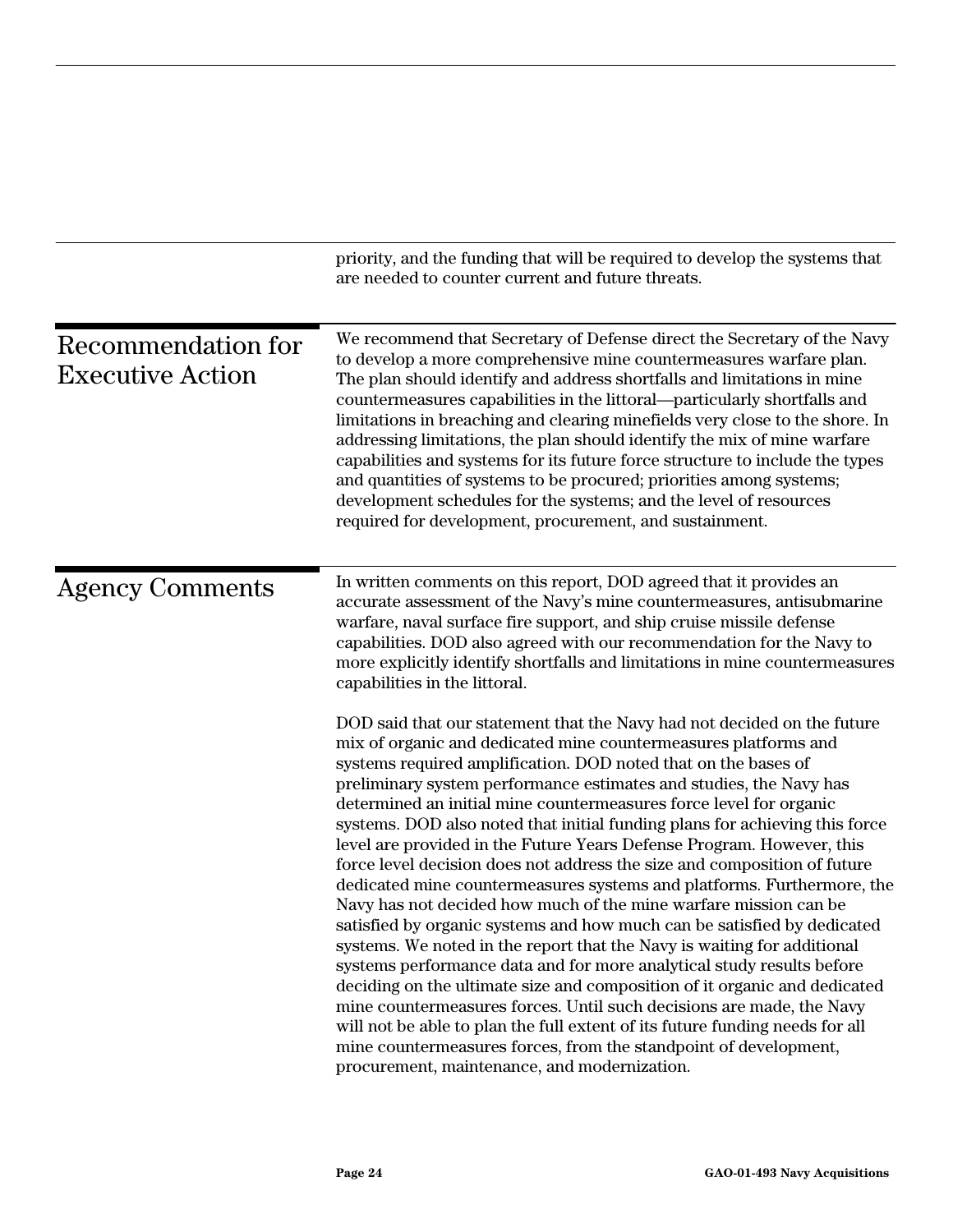DOD did not agree with our statement that the Navy has not established funding priorities among its various antisubmarine and mine countermeasures programs. DOD asserted that the budget takes into account priorities across all of the military services and war-fighting areas and represents an appropriate investment strategy. Since DOD's budget represents the outcomes of many diverse constituencies competing for limited resources, funding tradeoffs and compromises are required to achieve agreement. As we have previously reported, DOD employs overly optimistic planning assumptions in its budget formulation, which leads to far too many programs for the available dollars.<sup>14</sup> Optimistic planning provides an unclear picture of defense priorities because tough decisions and trade-offs are avoided.

On multiple occasions, the Congress has unsuccessfully sought information from DOD on the relative priorities of the programs being funded, the priorities among requirements, and the priorities of programs not funded. For example, the Congress, after directing the Secretary of Defense to provide an assessment of needed antisubmarine warfare capabilities, subsequently directed the Secretary to prioritize the programs discussed in the assessment and provide the estimated costs over time to develop and procure the needed capabilities.<sup>15</sup> The information the DOD has provided to the Congress in its mine warfare certification submissions and its Anti-submarine Warfare Assessment and the subsequent Roadmap did not provide a prioritized ranking of competing capabilities or individual programs within those capabilities. We have also reported that leading organizations follow a defined process for ranking and selecting projects.16 The selection of projects is based on preestablished criteria and a relative ranking of investment proposals. These organizations determine the right mix of projects by viewing all proposed investments and their existing assets as a portfolio. They find it beneficial to rank projects because the number of requested projects exceeds available funding. If such specific rankings of programs were provided to the Congress as supplemental information, they could serve as reference points from

 <sup>14</sup>See *DOD Budget: Substantial Risks in Weapons Modernization Plans* [\(GAO/T-NSIAD-99-20, O](http://www.gao.gov/cgi-bin/getrpt?GAO/NSIAD-99-20)ct. 8, 1998).

<sup>&</sup>lt;sup>15</sup>Classified Annex prepared by the committee of conference to accompany the conference report on the National Defense Authorization Act for Fiscal Year 1997.

<sup>16</sup>See *Executive Guide: Leading Practices in Capital Decision-Making* [\(GAO-AIMD-99-32, D](http://www.gao.gov/cgi-bin/getrpt?GAO/NSIAD-99-32)ec. 1998).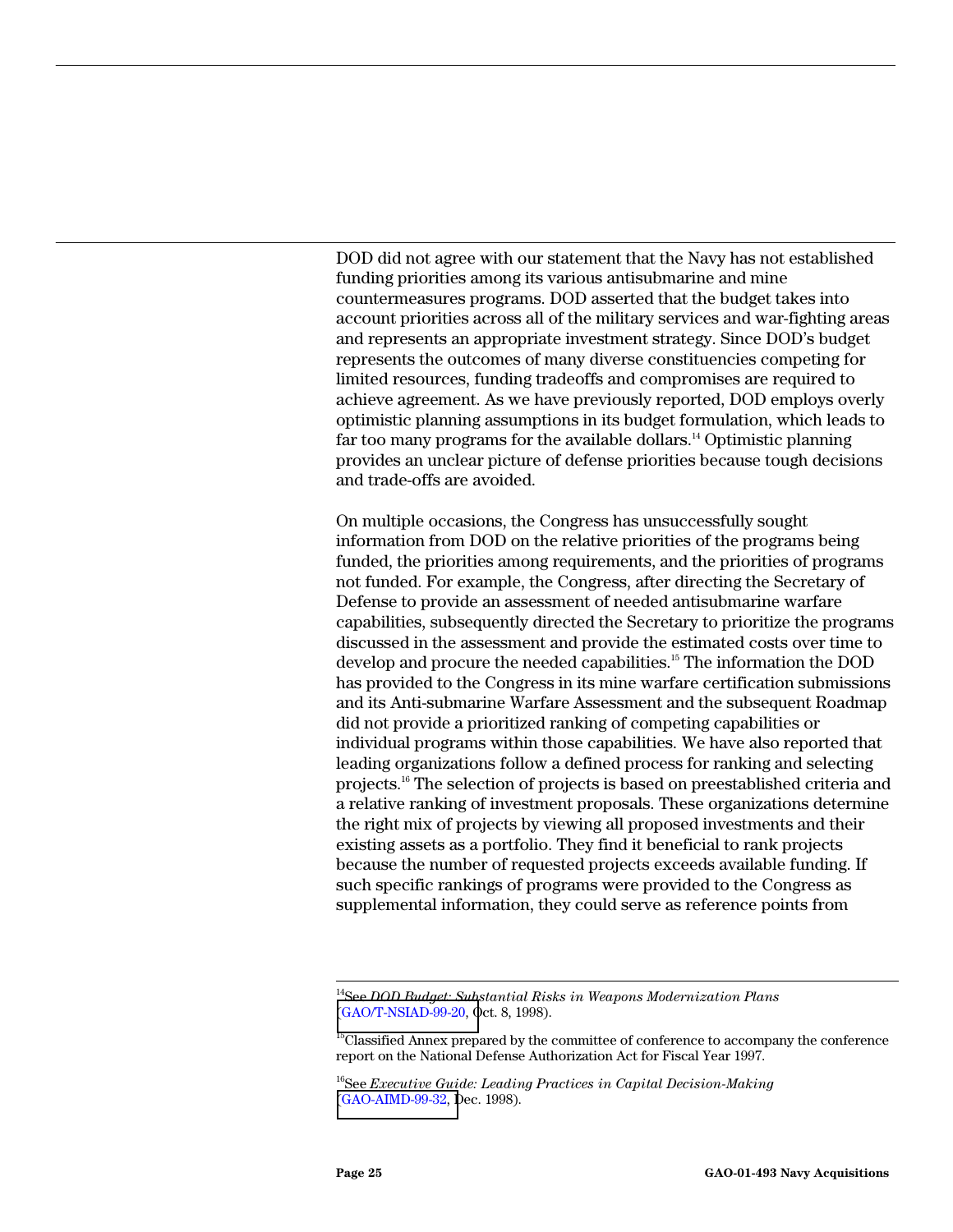which to view year-to-year changes in budget request amounts relative to the stated priorities.

DOD also disagreed with our statement that funding for antisubmarine warfare programs has not been at the levels that the Navy deemed adequate to respond to the most likely threats. DOD stated that current funding for antisubmarine warfare is considered adequate when viewed in the context of the total threat to the Navy when operating in littoral regions. We accept DOD's determination that current funding levels are adequate. Nevertheless, as stated in our report, these levels are significantly less than the funding levels the Navy previously said were adequate for fiscal years 1999 through 2003.

DOD provided a number of technical comments, which we have incorporated in this report. DOD's written comments are reprinted in appendix I.

To obtain updated information of the status of the Navy's mine countermeasure plans, programs, and the certification process, we interviewed and obtained documentation from officials of the Office of the Secretary of Defense; the Joint Chiefs of Staff; Office of the Secretary of the Navy; Office of the Chief of Naval Operations; the Naval Air and Sea Systems Command; Office of Naval Intelligence; Naval Oceanographic Office; Office of Naval Research; and the Surface Warfare Development Group. We also interviewed and obtained information from officials engaged in mine countermeasures scientific and technical research and development activities at the Navy Coastal Systems Station in Panama City, Florida. To gain an understanding of existing capabilities and requirements, and operational perspective, we interviewed and obtained information from the staff of the Commander, Mine Warfare Command, in Corpus Christi and Ingleside, Texas. Finally, we interviewed an obtained information from officials engaged in the development of mine countermeasures doctrine, concepts of operations, and tactics at the Navy Warfare Development Command in Newport, Rhode Island.

To determine the status of antisubmarine warfare programs and initiatives, we interviewed officials of the Office of the Chief of Naval Operations, and the Navy Air and Sea Systems Command and its field activities. To identify the progress the Navy is making to improve antisubmarine warfare capabilities we obtained and analyzed data from the 1997 Anti-Submarine Warfare Assessment and the 1999 antisubmarine warfare "Roadmap." We obtained and discussed information on antisubmarine warfare capabilities

# Scope and Methodology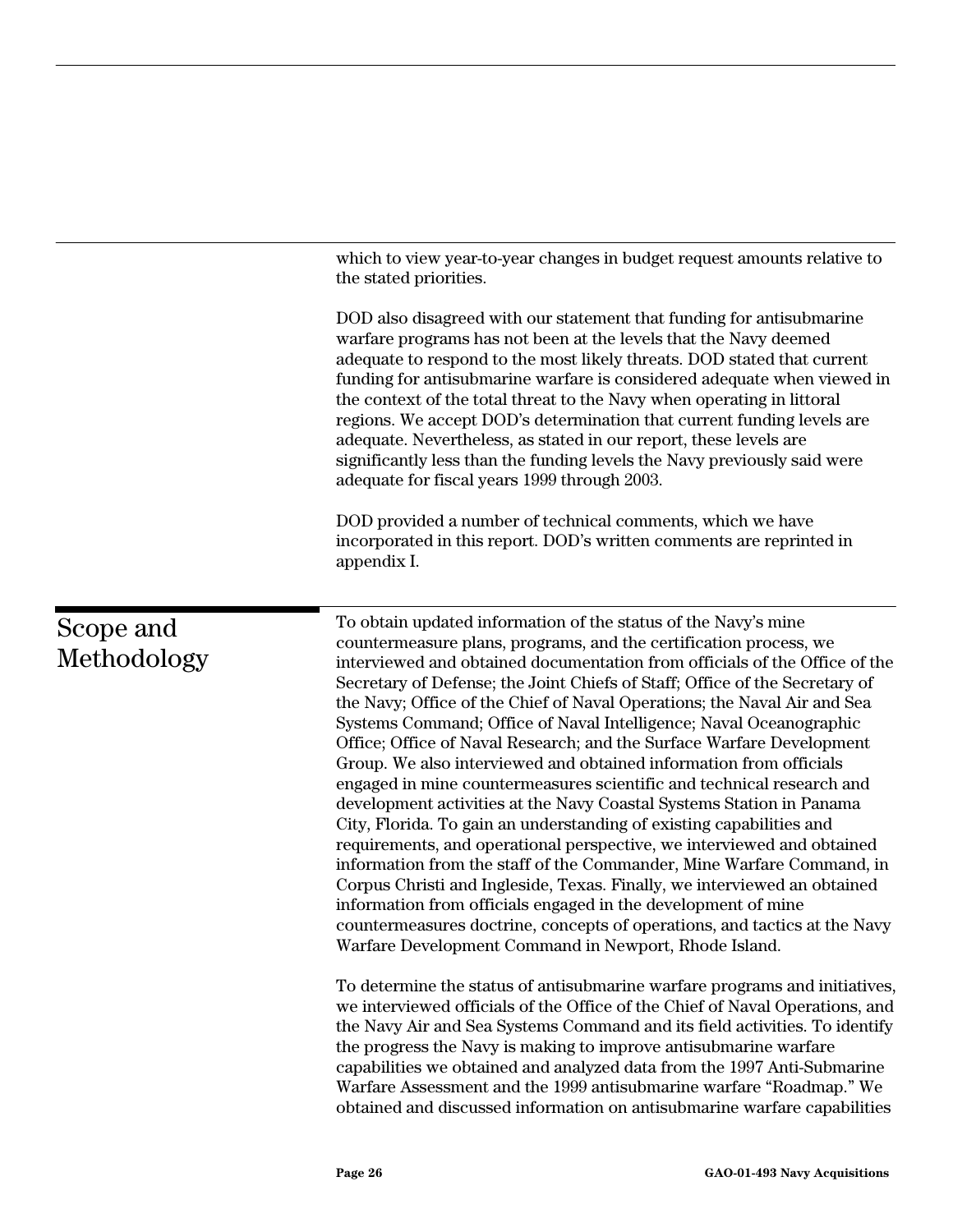and selected antisubmarine warfare programs with officials of the Office of the Chief of Naval Operations; the Naval Sea and Air System Commands; and the Submarine, Surface, Air, Anti-Submarine Warfare and Naval Training and Education divisions under the Deputy Chief of Naval Operations for Warfare Requirements and Programs. We also obtained and discussed data on antisubmarine warfare littoral capabilities and selected programs with officials of the Naval Undersea Warfare Center in Newport, Rhode Island; the Surface Warfare Development Group in Norfolk, Virginia; and the Navy Warfare Development Command in Newport, Rhode Island.

To determine the status of the Navy's efforts to develop a comprehensive antiship cruise missile defense strategy, we interviewed officials and obtained documentation from the Office of the Secretary of Defense and the Office of the Chief of Naval Operations.

To determine the status of the Navy's surface fire support modernization programs, we interviewed officials and obtained documentation from officials of the Office of the Chief of Naval Operations and the Naval Sea Systems Command, and the Marine Corps Combat Developments Command.

We conducted our review from June 2000 through February 2001 in accordance with generally accepted government auditing standards.

We are also sending copies of this report to Senator John Warner, Chairman, and Senator Carl Levin, Ranking Member, Senate Committee on Armed Services; Senator Ted Stevens, Chairman, and Senator Robert C. Byrd, Ranking Member, Senate Committee on Appropriations; and Representative C.W. Bill Young, Chairman, and Representative David R. Obey, Ranking Minority Member, House Committee on Appropriations. We are also sending copies of this report to the Honorable Donald H. Rumsfeld, Secretary of Defense; Mr. Robert B. Pirie, Jr., Acting Secretary of the Navy; the Honorable Bruce A. Dauer, Deputy Comptroller of the Navy; and the Honorable Mitchell E. Daniels, Jr., Director, Office of Management and Budget. Copies will also be made available to others upon request.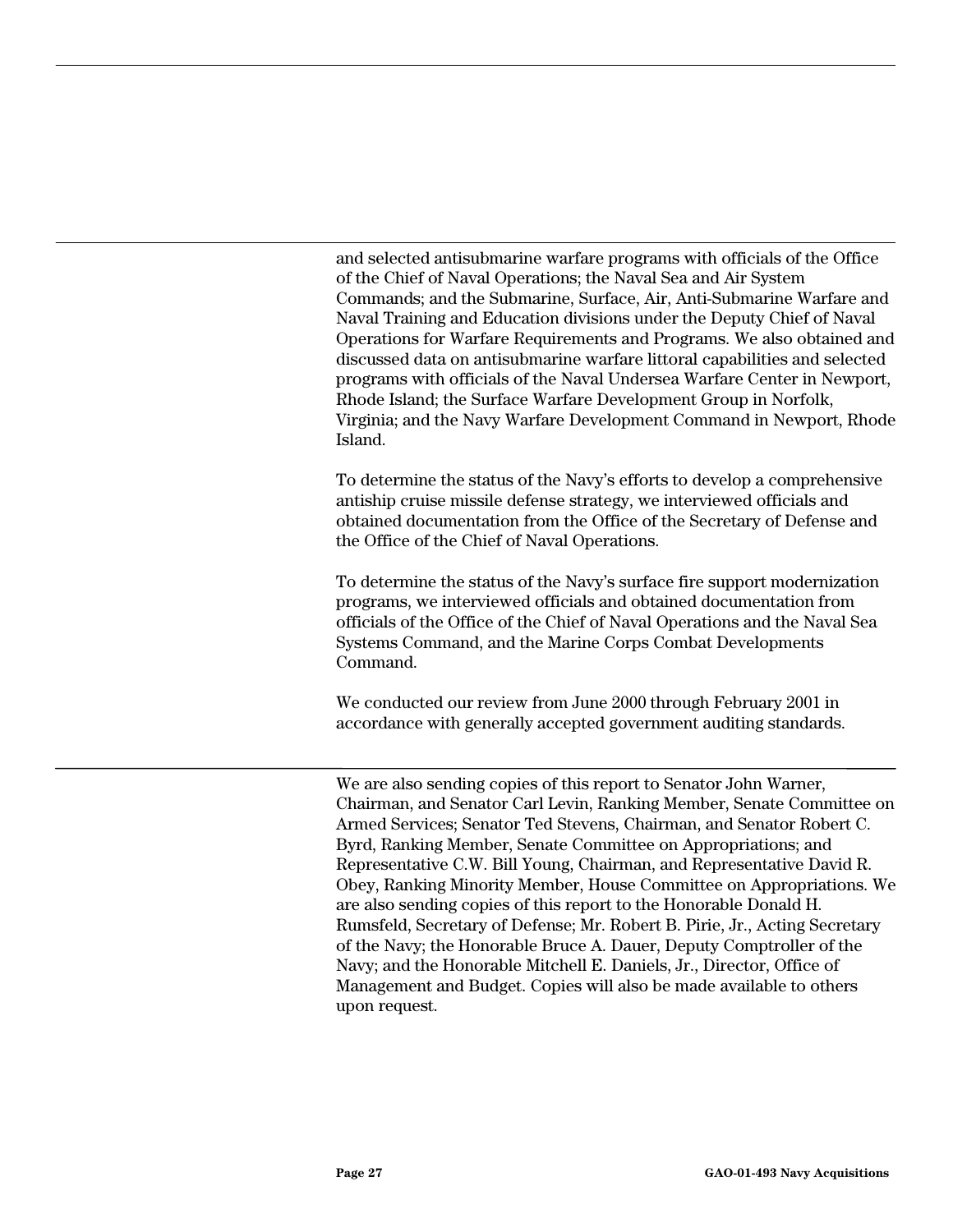Please contact me on (202) 512-4530 or Anton Blieberger on (757) 552-8109 if you or your staff have any questions concerning this report. Key contributors to this assignment were Martha Dey, John Heere, Richard Price, and Richard Silveira.

James Filiggins

James F. Wiggins Director, Acquisition and Sourcing Management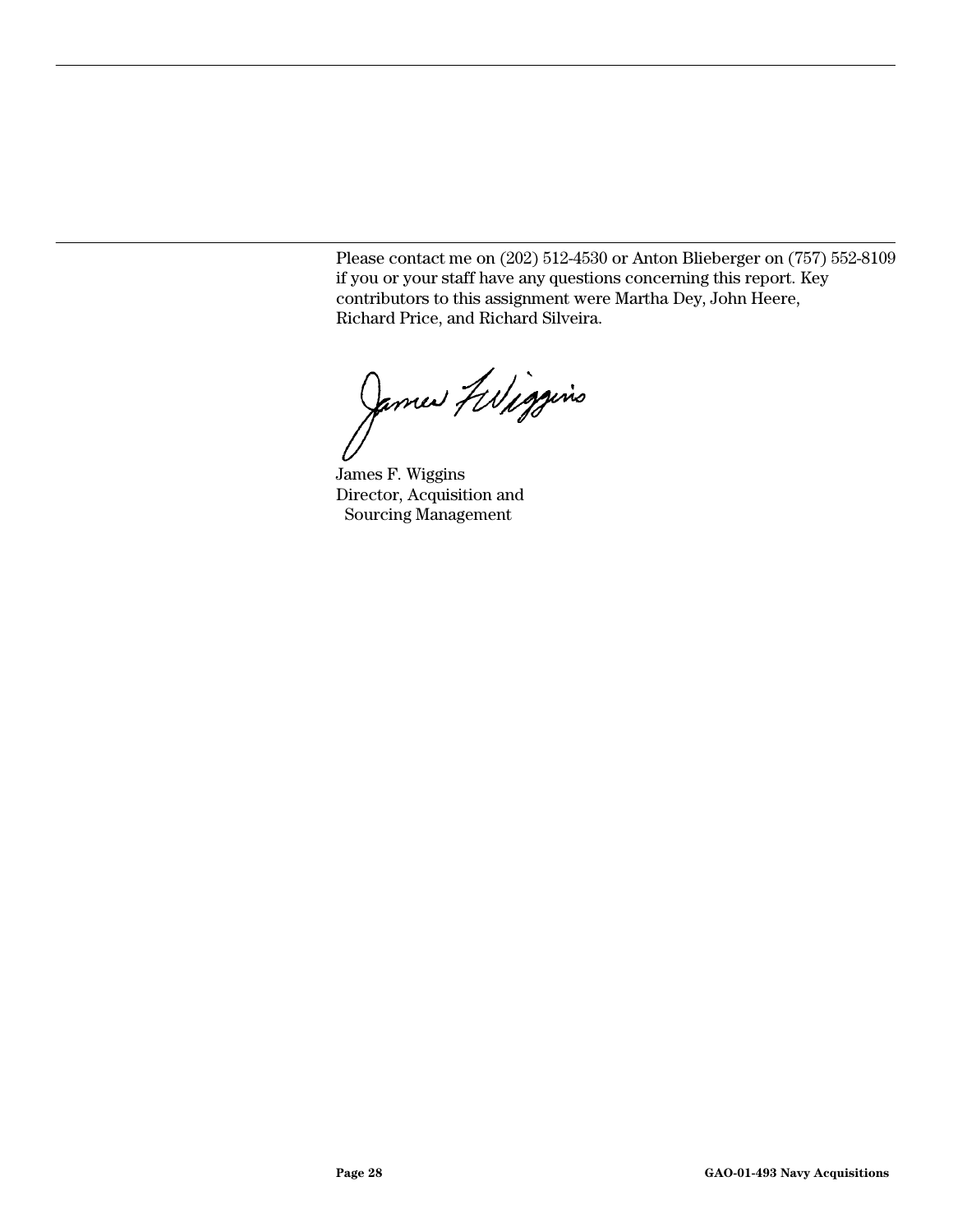#### <span id="page-30-0"></span> $\mathbf{R}$ **of Defense** Appendix I: Comments From the Department of Defense

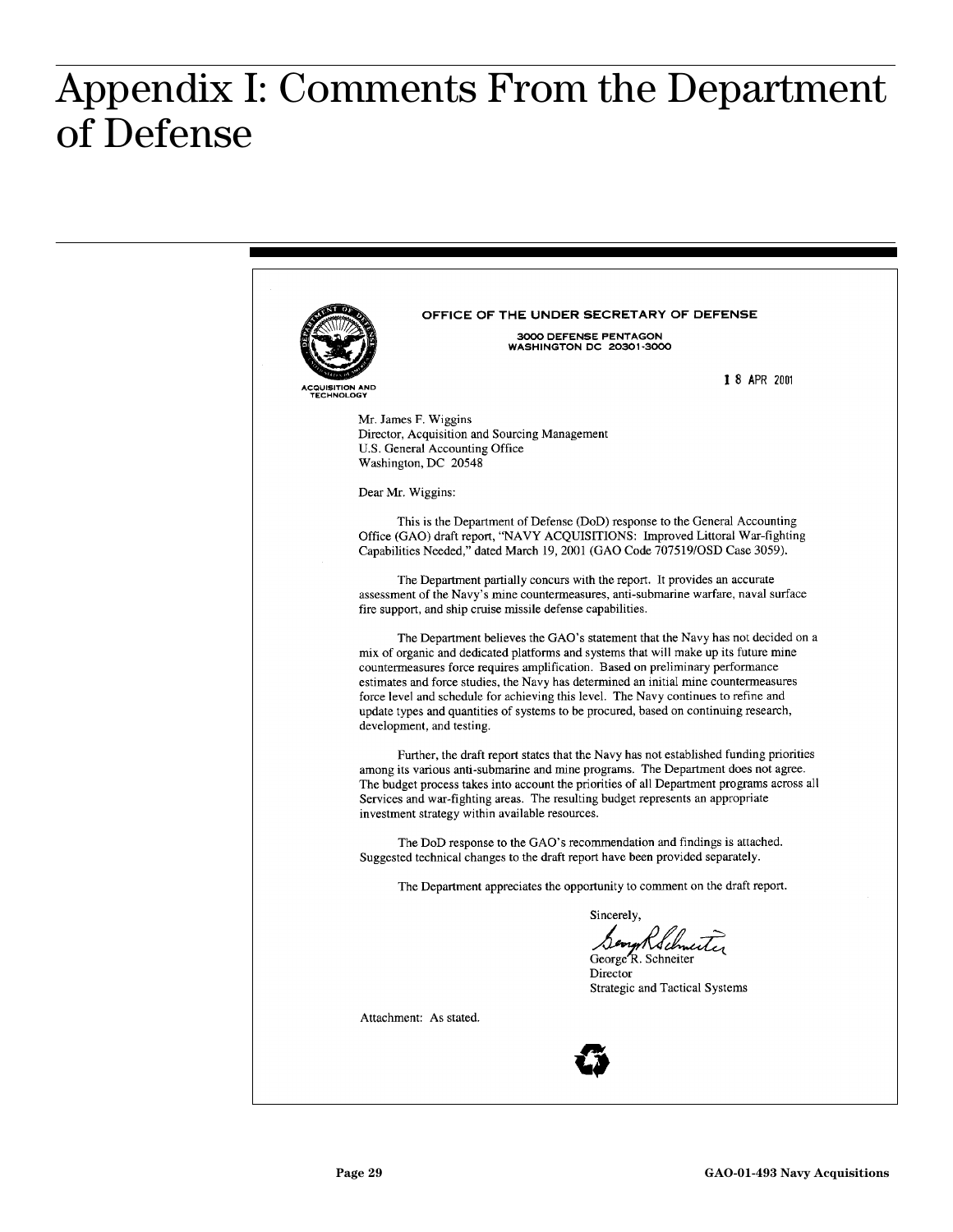|                      | OFFICE OF THE UNDER SECRETARY OF DEFENSE                                                                                                                                                                                                                                                                                                                                                                                                                                                                                                                                                                                                                                 |
|----------------------|--------------------------------------------------------------------------------------------------------------------------------------------------------------------------------------------------------------------------------------------------------------------------------------------------------------------------------------------------------------------------------------------------------------------------------------------------------------------------------------------------------------------------------------------------------------------------------------------------------------------------------------------------------------------------|
|                      | 3000 DEFENSE PENTAGON<br>WASHINGTON DC 20301-3000                                                                                                                                                                                                                                                                                                                                                                                                                                                                                                                                                                                                                        |
|                      |                                                                                                                                                                                                                                                                                                                                                                                                                                                                                                                                                                                                                                                                          |
|                      | ACQUISITION AND<br><b>TECHNOLOGY</b>                                                                                                                                                                                                                                                                                                                                                                                                                                                                                                                                                                                                                                     |
|                      | GENERAL ACCOUNTING OFFICE DRAFT REPORT DATED MARCH 19, 2001                                                                                                                                                                                                                                                                                                                                                                                                                                                                                                                                                                                                              |
|                      | (GAO CODE 707519/OSD Case 3059)                                                                                                                                                                                                                                                                                                                                                                                                                                                                                                                                                                                                                                          |
|                      | "NAVY ACQUISITIONS: Improved Littoral War-fighting Capabilities Needed"                                                                                                                                                                                                                                                                                                                                                                                                                                                                                                                                                                                                  |
|                      | DOD COMMENTS ON THE GAO RECOMMENDATIONS                                                                                                                                                                                                                                                                                                                                                                                                                                                                                                                                                                                                                                  |
|                      | <b>RECOMMENDATION:</b> The GAO recommended that the Secretary of the Navy                                                                                                                                                                                                                                                                                                                                                                                                                                                                                                                                                                                                |
|                      | develop a more comprehensive mine countermeasure warfare plan. The plan should<br>identify and address shortfalls and limitations in mine countermeasure (MCM)                                                                                                                                                                                                                                                                                                                                                                                                                                                                                                           |
|                      | capabilities in the littoral—particularly shortfalls and limitations in breaching and                                                                                                                                                                                                                                                                                                                                                                                                                                                                                                                                                                                    |
|                      | clearing minefields very close to the shore. In addressing limitations, the plan should                                                                                                                                                                                                                                                                                                                                                                                                                                                                                                                                                                                  |
|                      | identify the mix of mine warfare capabilities and systems for its future force structure to<br>include the types and quantities of systems to procure, priorities among systems,                                                                                                                                                                                                                                                                                                                                                                                                                                                                                         |
|                      | development schedules for the systems, and the level of resources required for                                                                                                                                                                                                                                                                                                                                                                                                                                                                                                                                                                                           |
| Now on p. 24.        | development, procurement, and sustainment. (pp. 26-27/GAO Draft Report)                                                                                                                                                                                                                                                                                                                                                                                                                                                                                                                                                                                                  |
|                      | <b>DoD RESPONSE:</b> Partially concur. The Department agrees with the recommendation<br>for the Navy to more explicitly identify shortfalls and limitations in mine<br>countermeasures capabilities in the littoral. However, system priorities, developmental<br>schedules, and resource levels are addressed in developing the President's DoD budget<br>each year. The results of this process are in the Mine Warfare Plan and reported to<br>Congress each year, in the Navy's budget testimony as well as in acquisition-related<br>reports.                                                                                                                       |
|                      | <b>GAO Statement A:</b> The GAO reported that "the Navy has not decided on a mix of<br>organic and dedicated platforms and systems that will make up its future MCM force<br>structure. A decision is needed to determine the types and quantities of systems to be                                                                                                                                                                                                                                                                                                                                                                                                      |
| Now on pp. 3, 4, 10, | procured, help set priorities among systems, and determine the level of resources required<br>for development, procurement, and sustainment." (pages 4, 10, and 11)                                                                                                                                                                                                                                                                                                                                                                                                                                                                                                      |
| and 11.              | <b>DoD Response:</b> Nonconcur. The Force mix recommended in the MCM Force-21<br>Study, completed in June 1999, is the basis for the Future Years Defense Program.                                                                                                                                                                                                                                                                                                                                                                                                                                                                                                       |
|                      | In the MCM Force-21 Study, the Navy analyzed organic/dedicated MCM force<br>mixes necessary to meet the $21st$ century war-fighting requirements. Scenarios for the<br>2015 time frame and projected system performance for developmental systems were used<br>as the context for developing concepts of operations and identifying force allocation<br>options, given conflicting missions. The concepts and force allocations were developed<br>through a series of seminar exercises, engaging both the broader fleet communities and<br>the specialized mine warfare community. The recommended force was used as the basis<br>for the Future Years Defense Program. |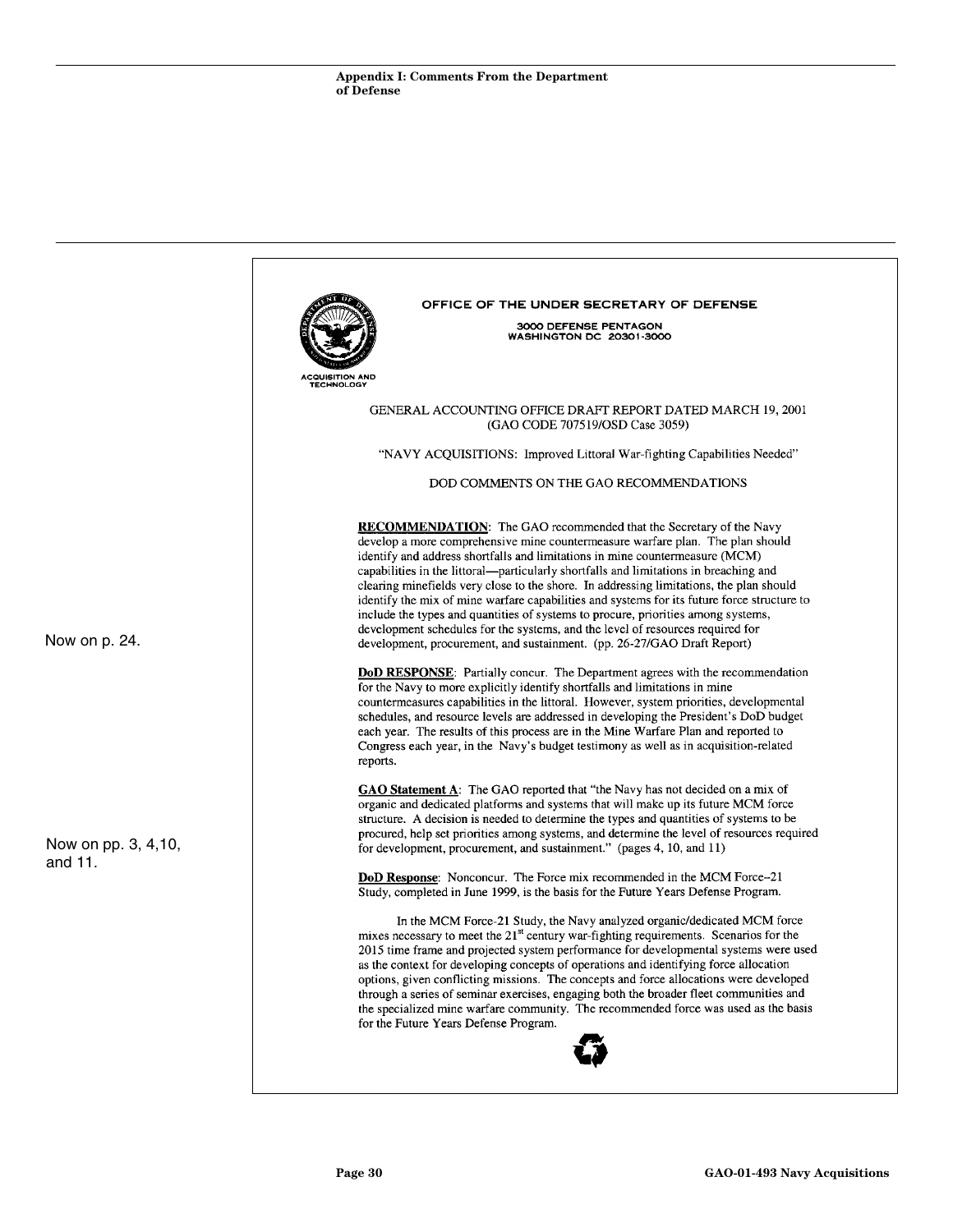|                               | For a carrier battle group, the recommended organic mine countermeasures force<br>structure is for two mine-capable CH-60S helicopters, one Long-term Mine<br>Reconnaissance System, and one Remote Minehunting System. The MH-60S would be<br>outfitted with the AN/AQS-20X Airborne Minehunting Sonar, Airborne Mine<br>Neutralization System, Airborne Laser Mine Detection System, Rapid Airborne Mine<br>Clearance System, and Organic Airborne and Surface Influence System. In accordance<br>with direction by the Secretary of Defense, the dedicated force will be maintained until<br>the desired organic capabilities have been acquired and demonstrated.<br>As the concepts of operation mature and actual system performance is<br>demonstrated, the analyses will be repeated and the future force structure, both dedicated<br>and organic, will be re-evaluated. |
|-------------------------------|-----------------------------------------------------------------------------------------------------------------------------------------------------------------------------------------------------------------------------------------------------------------------------------------------------------------------------------------------------------------------------------------------------------------------------------------------------------------------------------------------------------------------------------------------------------------------------------------------------------------------------------------------------------------------------------------------------------------------------------------------------------------------------------------------------------------------------------------------------------------------------------|
| Now on pp. 10-11.             | <b>GAO Statement B:</b> The GAO reported that the SABRE (Shallow-water Assault<br>Breaching Systems) and DET (Distributed Explosive Technology) programs were<br>temporarily suspended until a Navy Review Board could assess the validity of the<br>shallow water MCM requirements. (page 11)                                                                                                                                                                                                                                                                                                                                                                                                                                                                                                                                                                                    |
|                               | DoD Response: Partially concur. The Navy Review Board, Marine Corps Review<br>Board, and the Marine Requirements Oversight Council validated the shallow-water mine<br>countermeasure requirements.                                                                                                                                                                                                                                                                                                                                                                                                                                                                                                                                                                                                                                                                               |
|                               | The SABRE and DET development programs were temporarily suspended until a<br>concept of operation and a concept of employment are developed and demonstrated. A<br>test of the concepts was conducted during Kernal Blitz 01 in the Spring of 2001. The<br>Navy is evaluating whether or not SABRE and DET are suitable as interim solutions to<br>the Shallow-Water MCM Operational Requirements Document until a long-term solution<br>is developed.                                                                                                                                                                                                                                                                                                                                                                                                                            |
| Now on pp. 10, 11,<br>and 15. | <b>GAO Statement C:</b> The GAO reported that the Navy has not established priorities<br>among individual mine countermeasures and anti-submarine warfare programs that<br>would allow it to concentrate resources on the systems that would produce the highest<br>payoff in added capability. (pages 10, 12, and 16)                                                                                                                                                                                                                                                                                                                                                                                                                                                                                                                                                            |
|                               | <b>DoD Response:</b> Nonconcur. The Navy and the Department annually review and<br>establish priorities for all programs, including mine countermeasures and anti-submarine<br>warfare, as part of the preparation of the President's budget. This process is designed to<br>allocate resources to field essential capabilities, taking into account available technology<br>and programmatic constraints. The Department has funded the highest-priority programs.                                                                                                                                                                                                                                                                                                                                                                                                               |
| Now on p. 17.                 | GAO Statement D: The GAO reported that the shallow-water training ranges the Navy<br>says it needs may not be available until fiscal years 2007-2013, due to other funding<br>priorities. (page 18)                                                                                                                                                                                                                                                                                                                                                                                                                                                                                                                                                                                                                                                                               |
|                               | <b>DoD Response:</b> Partially concur. The Navy's training initiatives to improve crew<br>proficiency, coupled with the delay in threat development, is considered adequate to<br>counter the threat through the Future Years Defense Program. The Navy intends to fund                                                                                                                                                                                                                                                                                                                                                                                                                                                                                                                                                                                                           |
|                               |                                                                                                                                                                                                                                                                                                                                                                                                                                                                                                                                                                                                                                                                                                                                                                                                                                                                                   |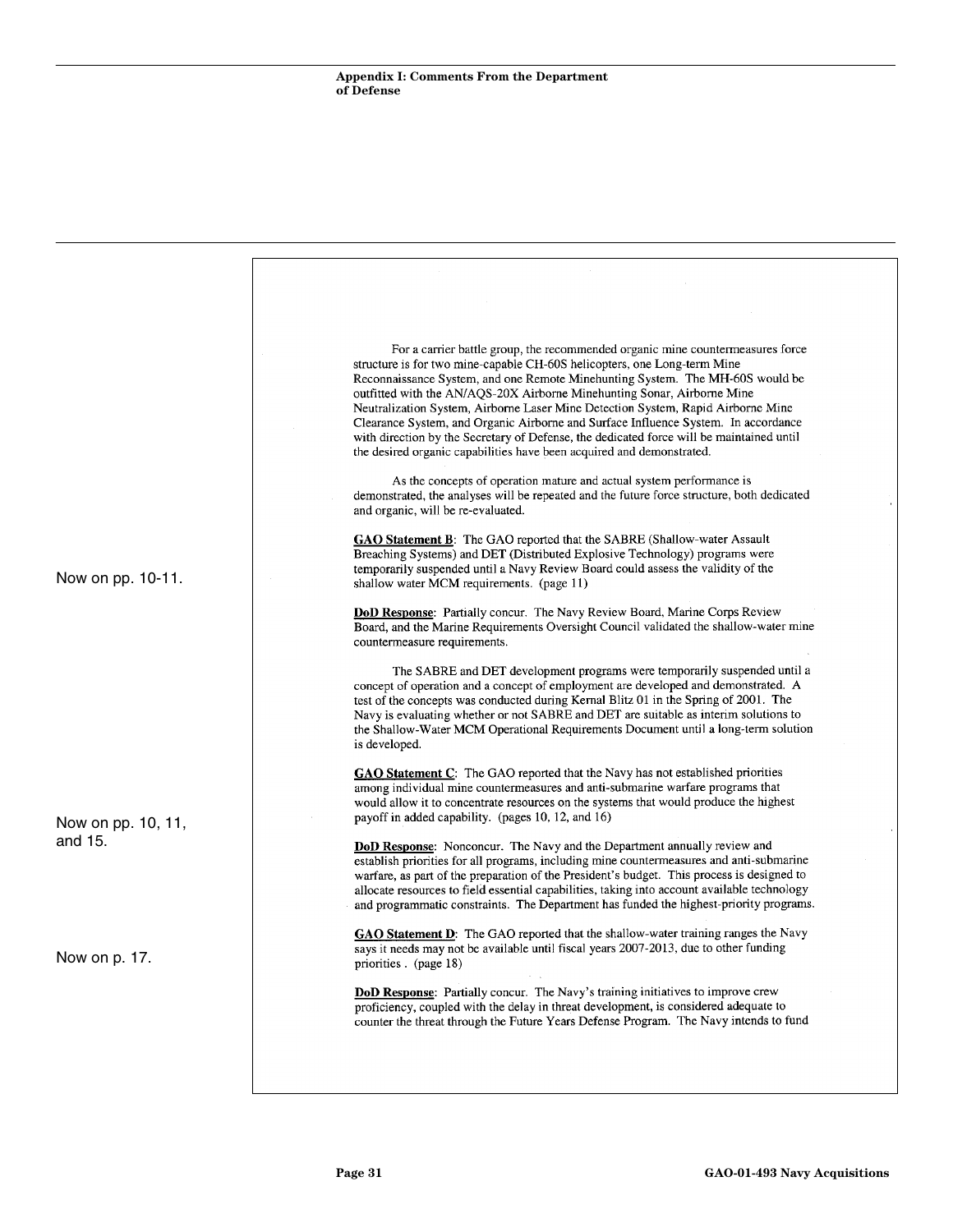